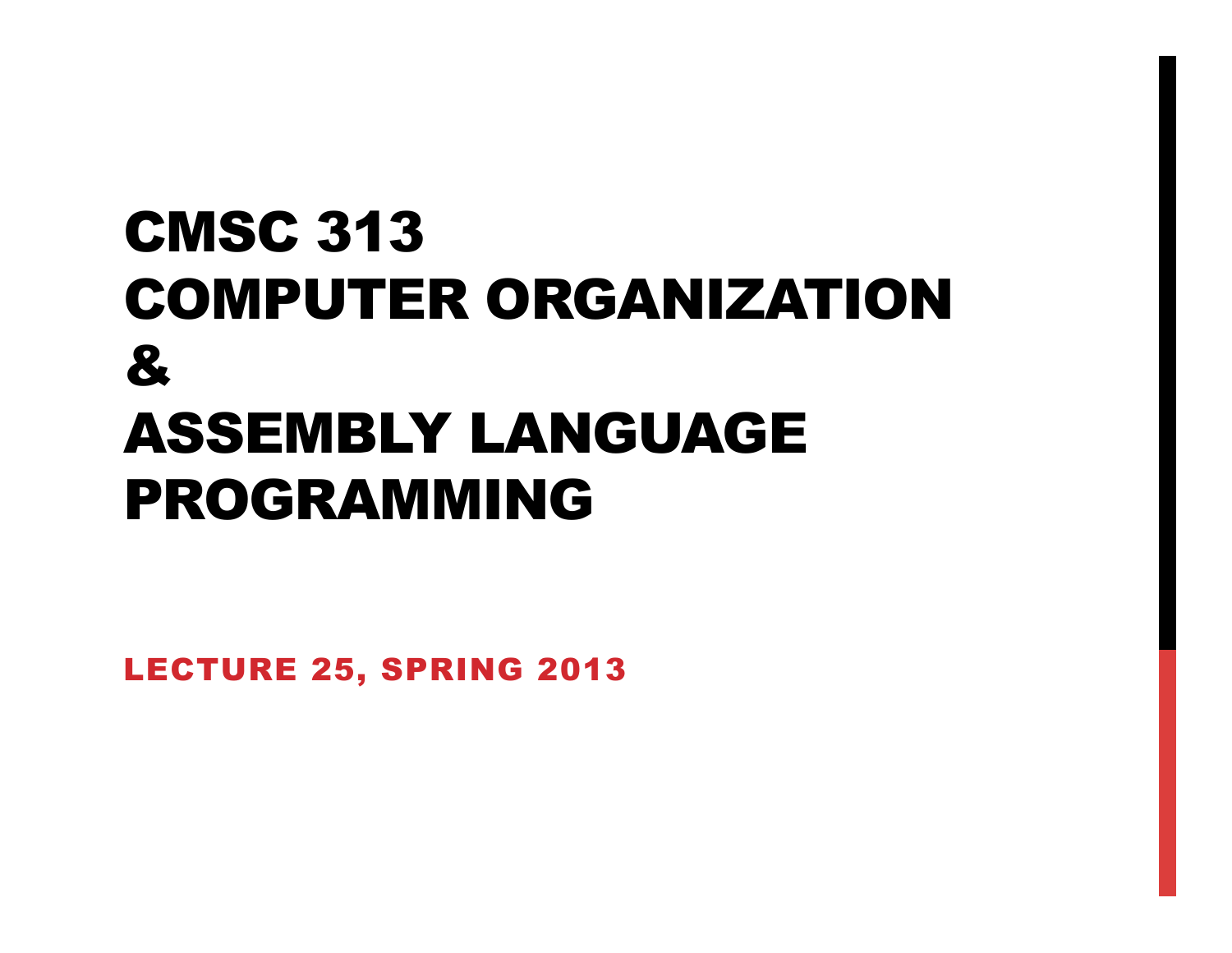## TOPICS TODAY

• **A 2-bit "CPU"**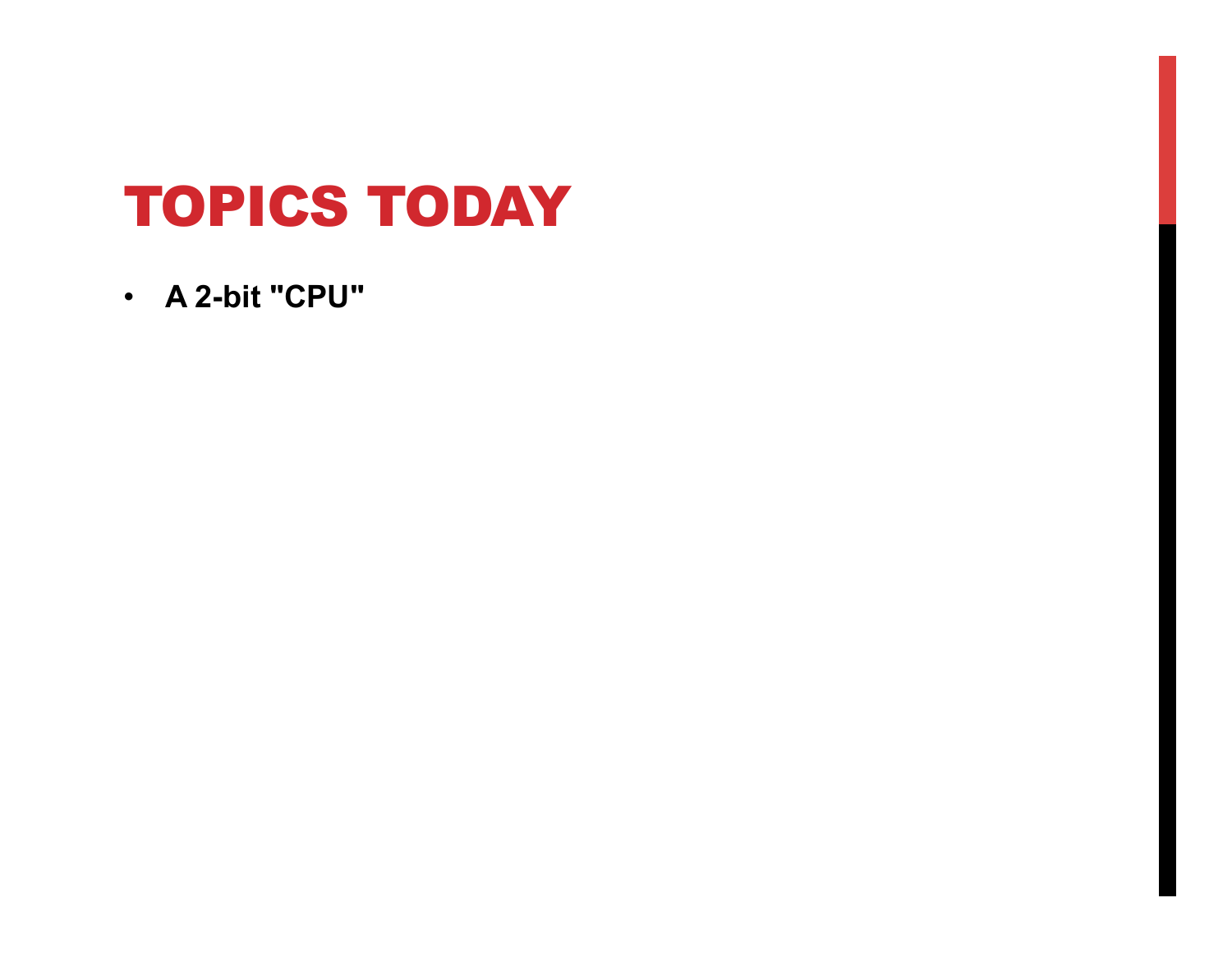# A 2-BIT "CPU"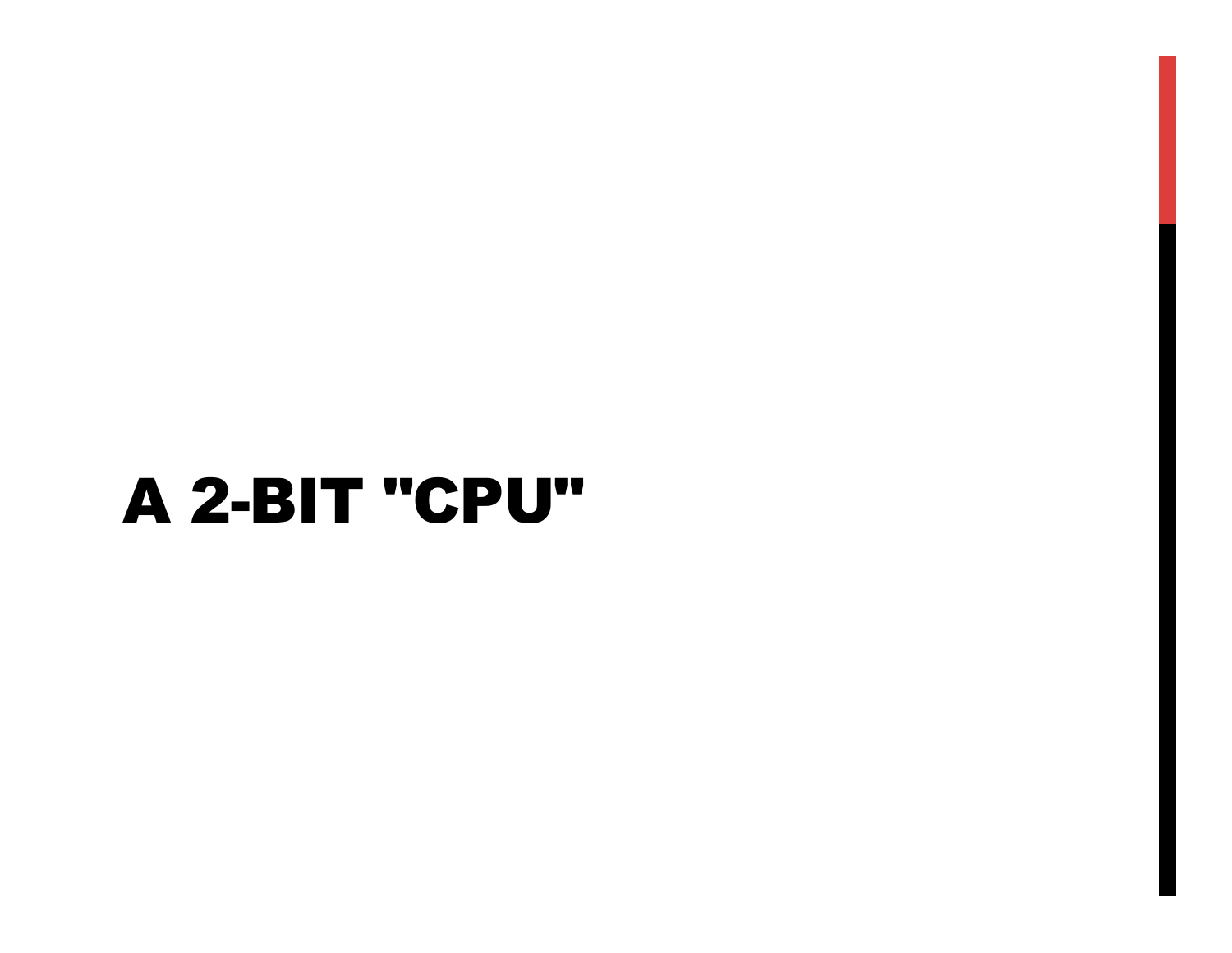- **2-bit ALU in sub-circuit**
- **Connect two 2-bit registers to 2-bit ALU**
- **Output of ALU stored in Register 1**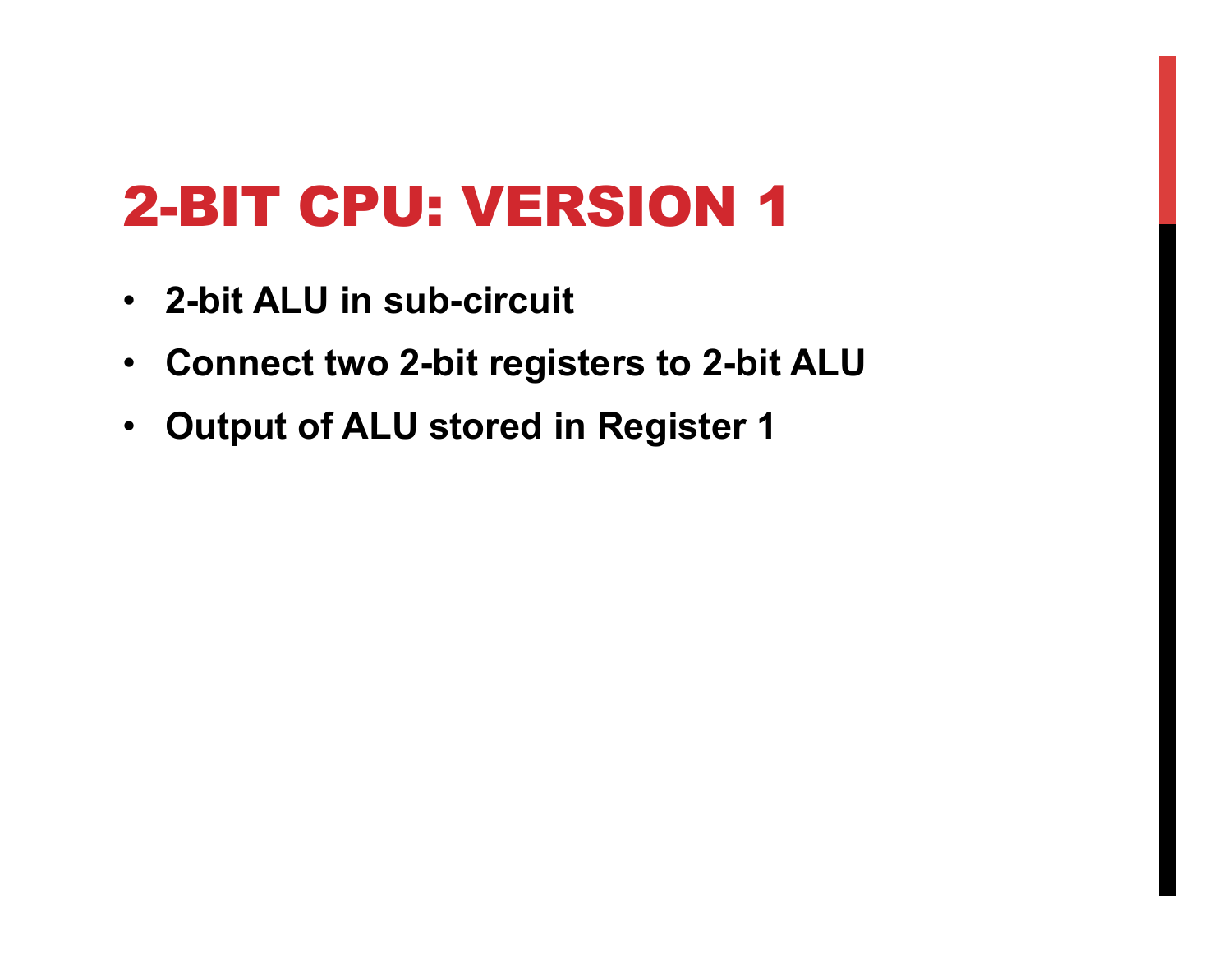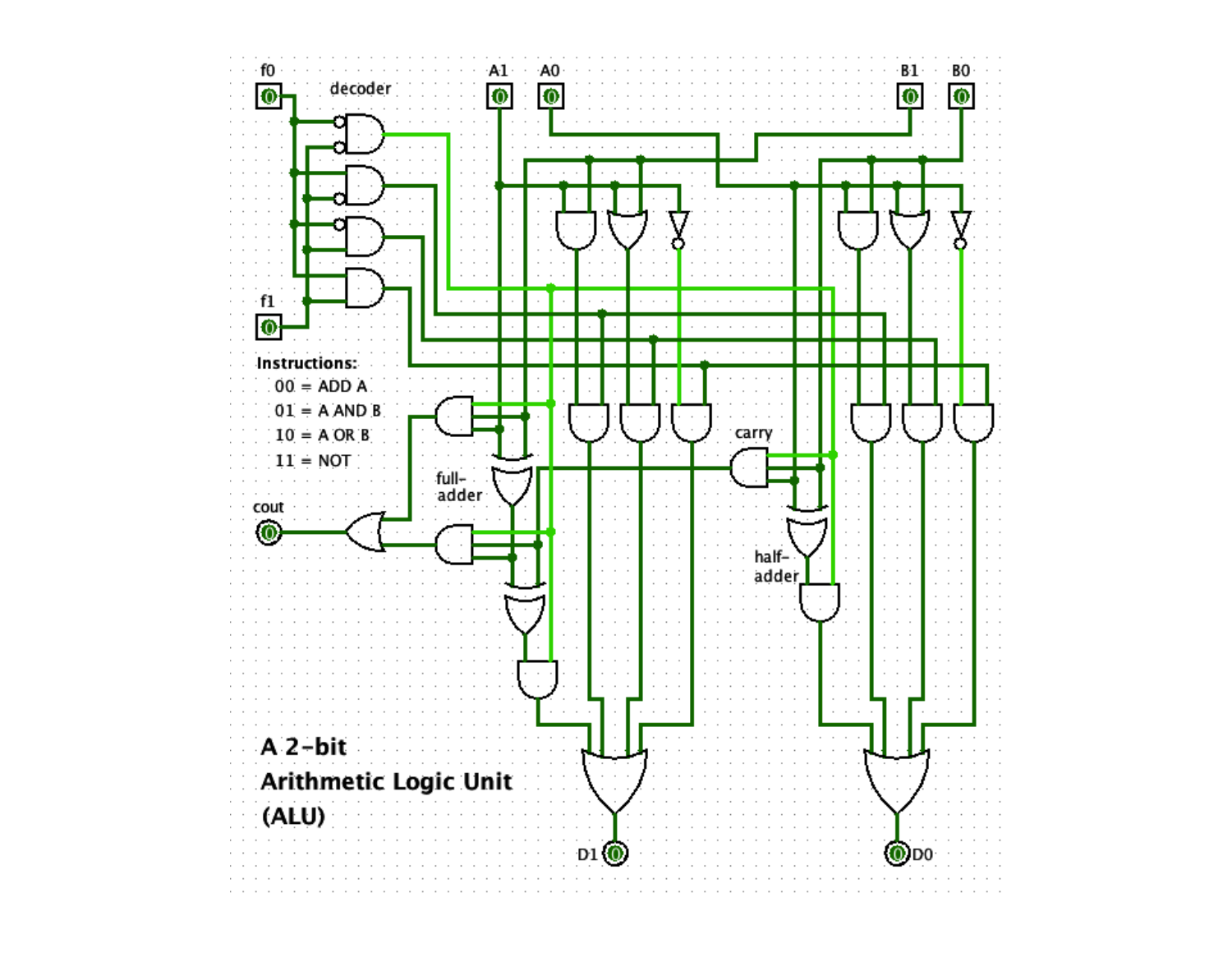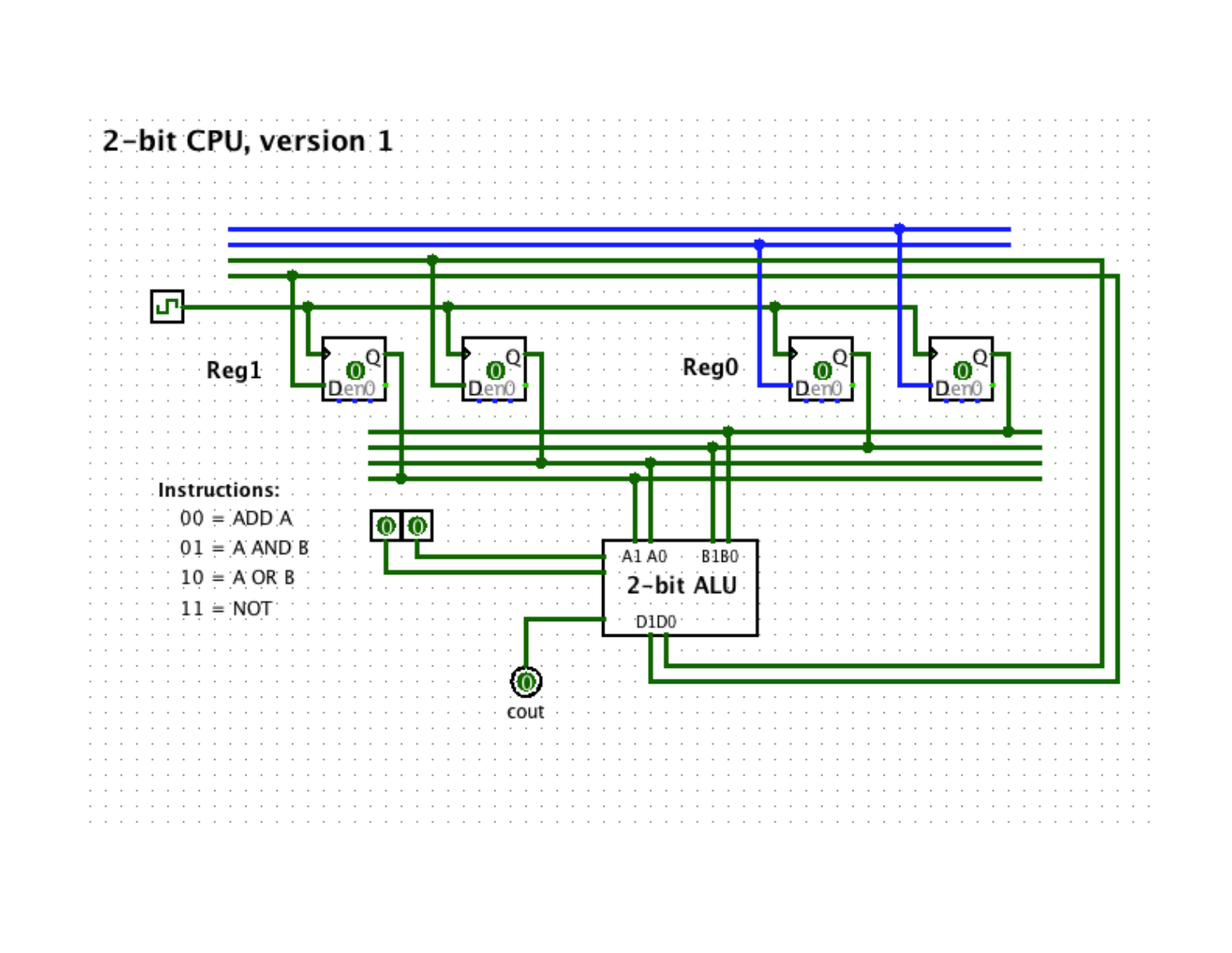- **Use DEMUX to select destination register**
- **Use Logisim wire bundles**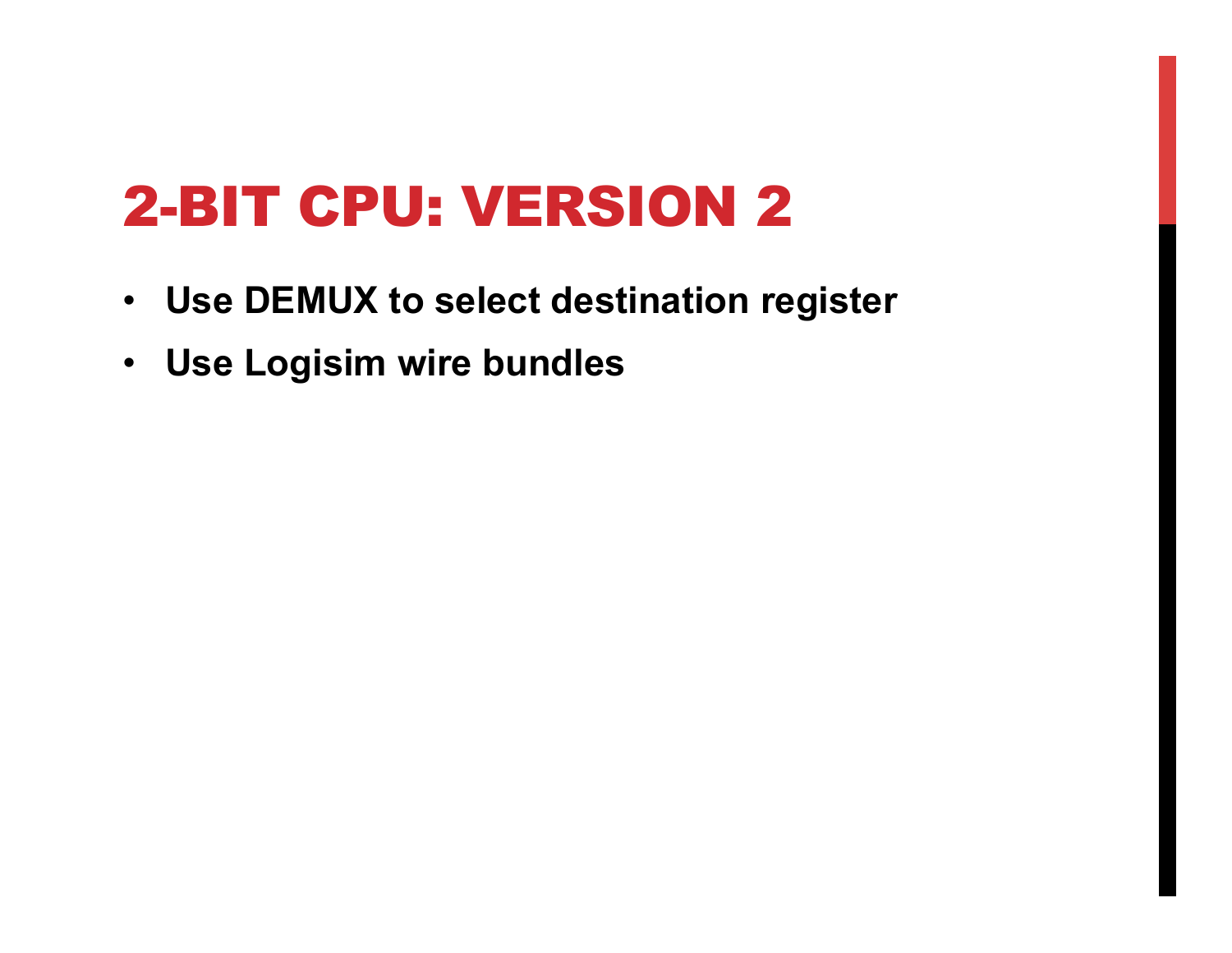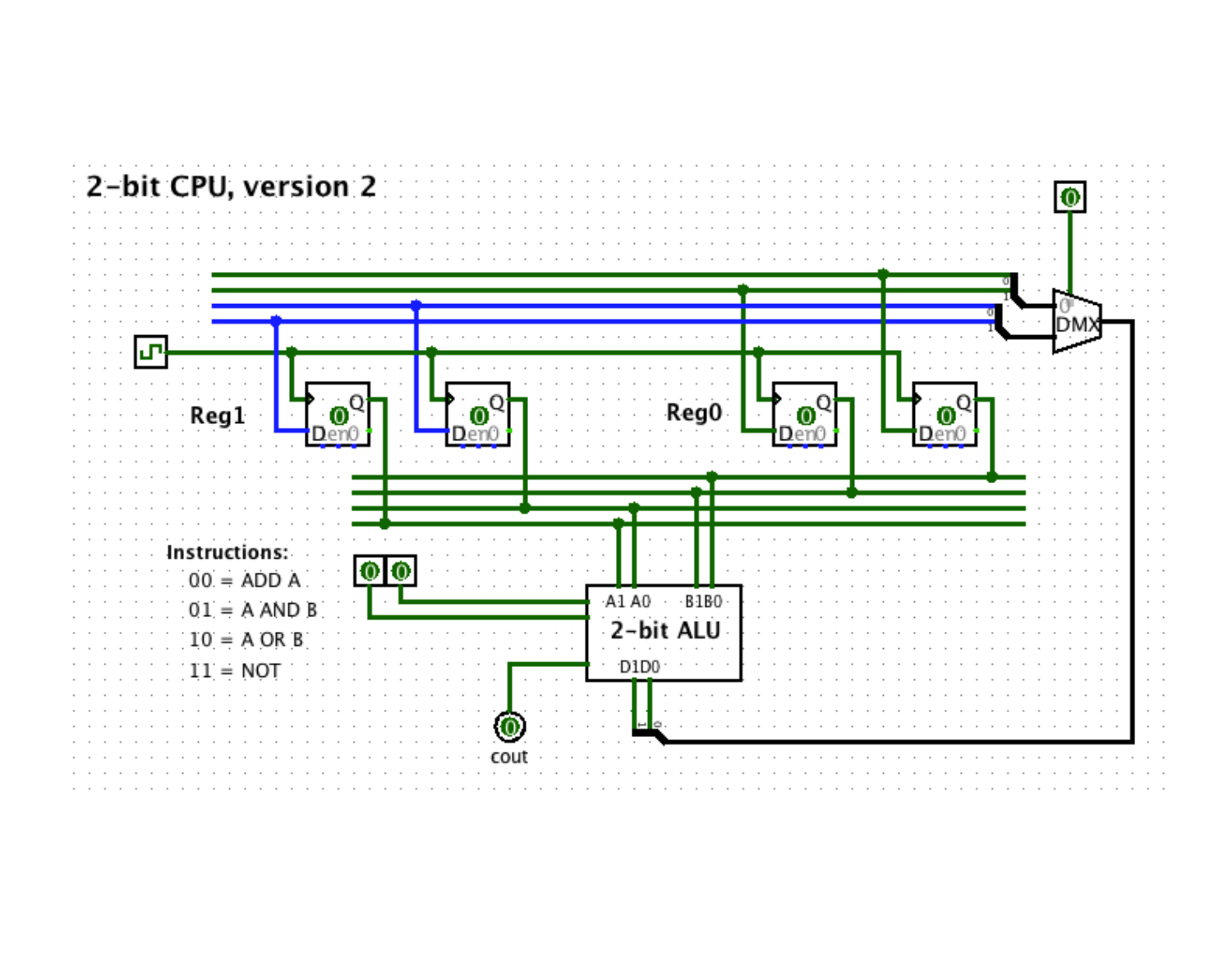**Use MUX to select input to each ALU "port".**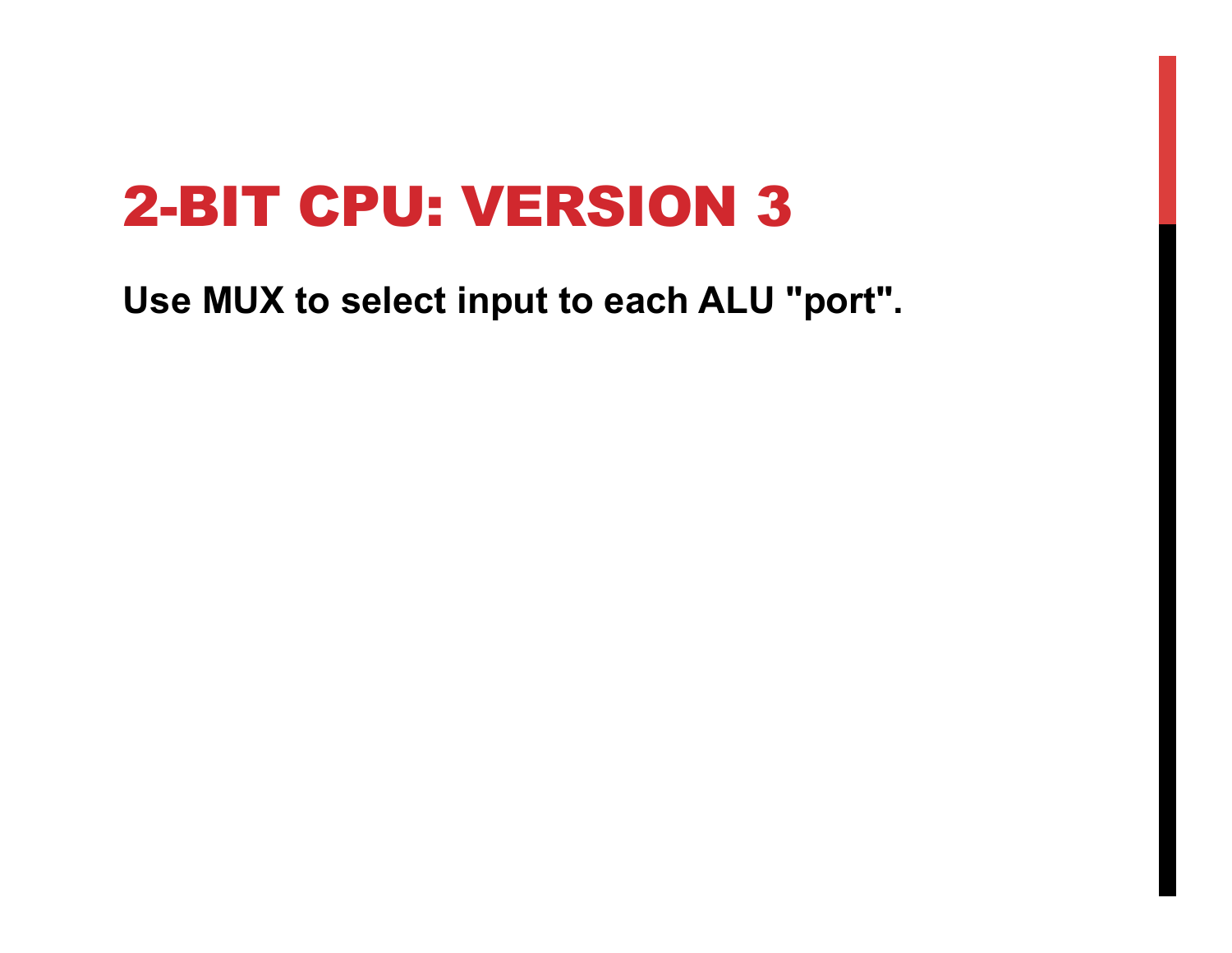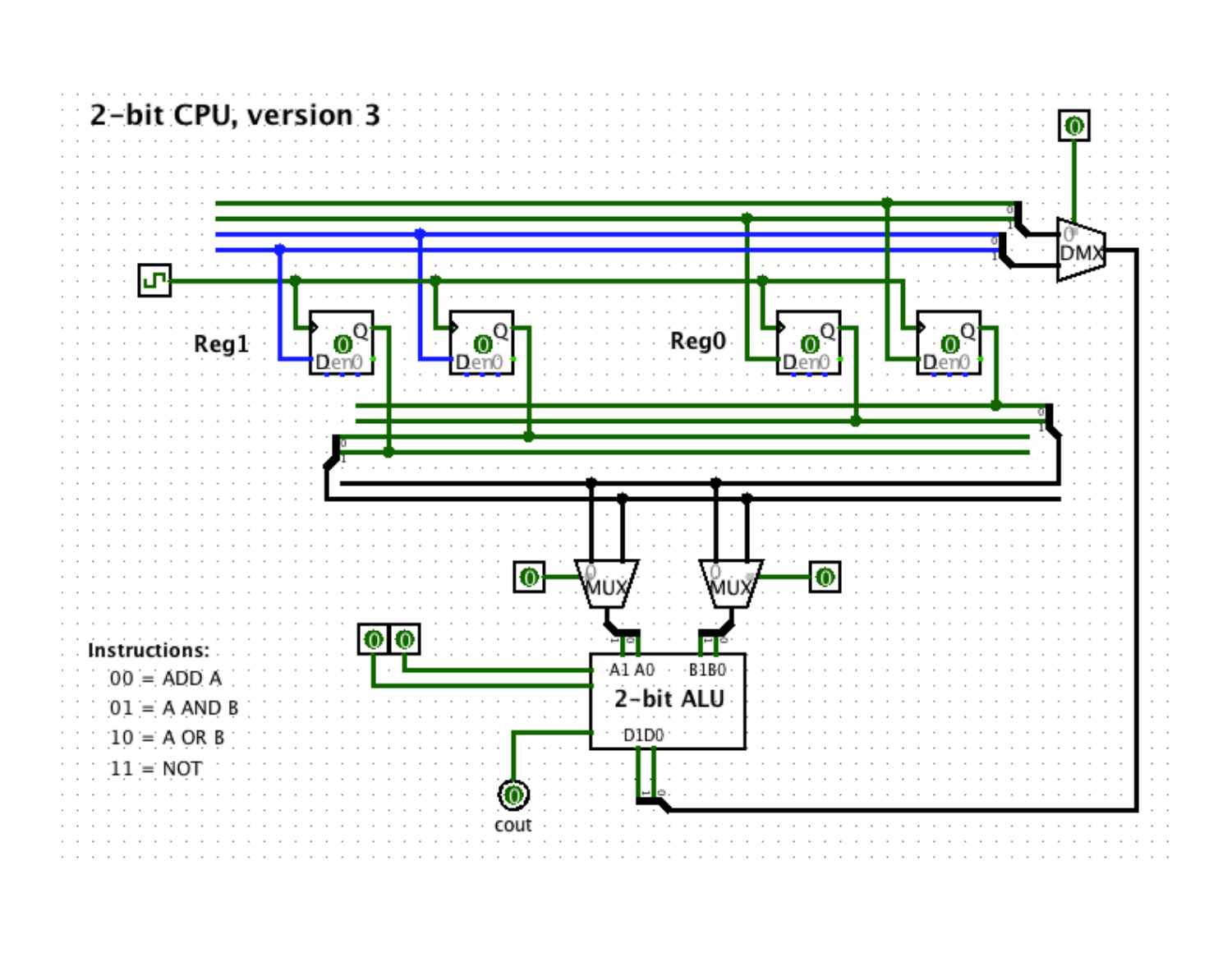- **Simplify "data bus" using wire bundles**
- **Add immediate operand to data bus**
- **Use result MUX to select input to DEMUX for destination register. Input may be:** 
	- Register 0
	- Register 1
	- Immediate Operand
	- ALU output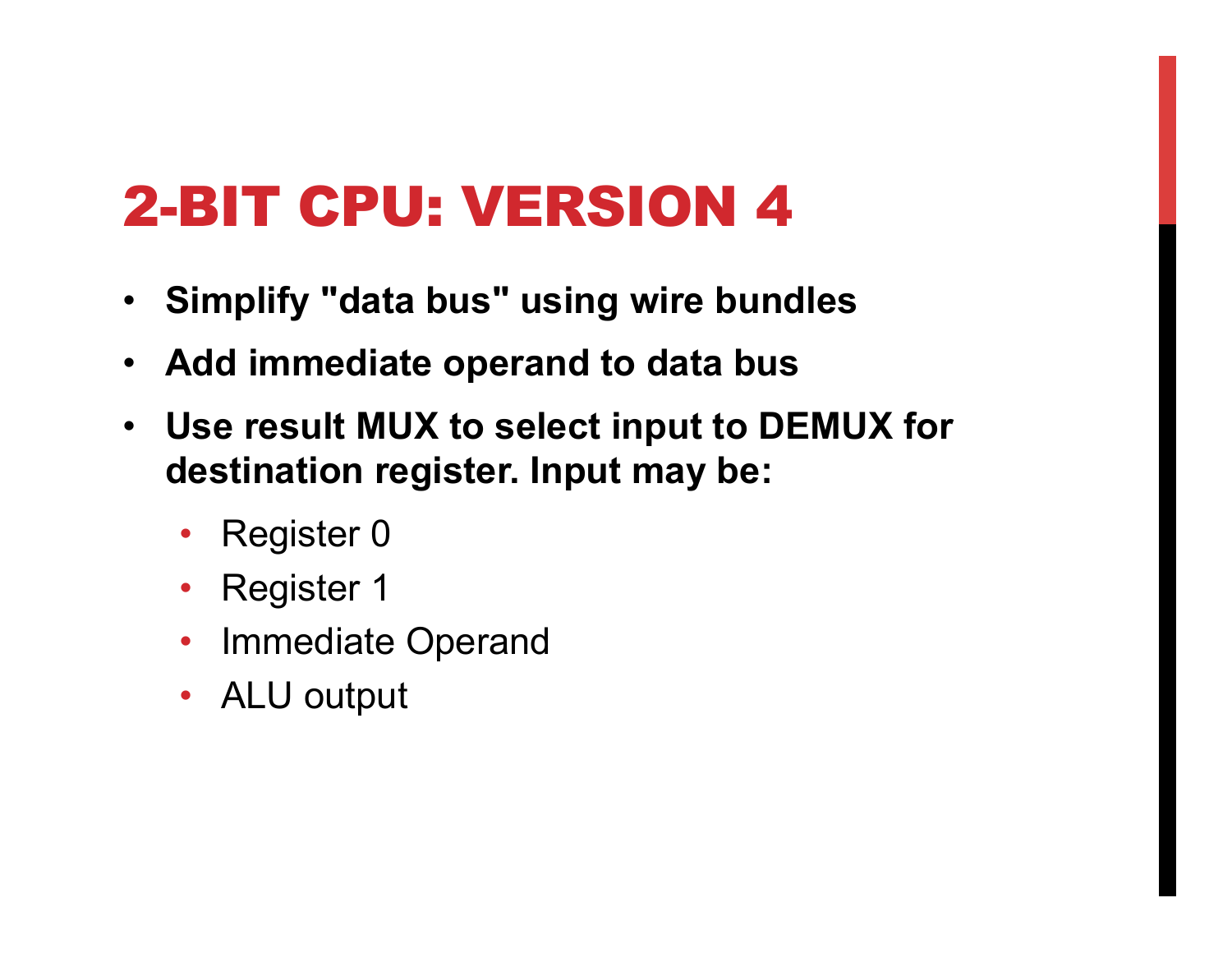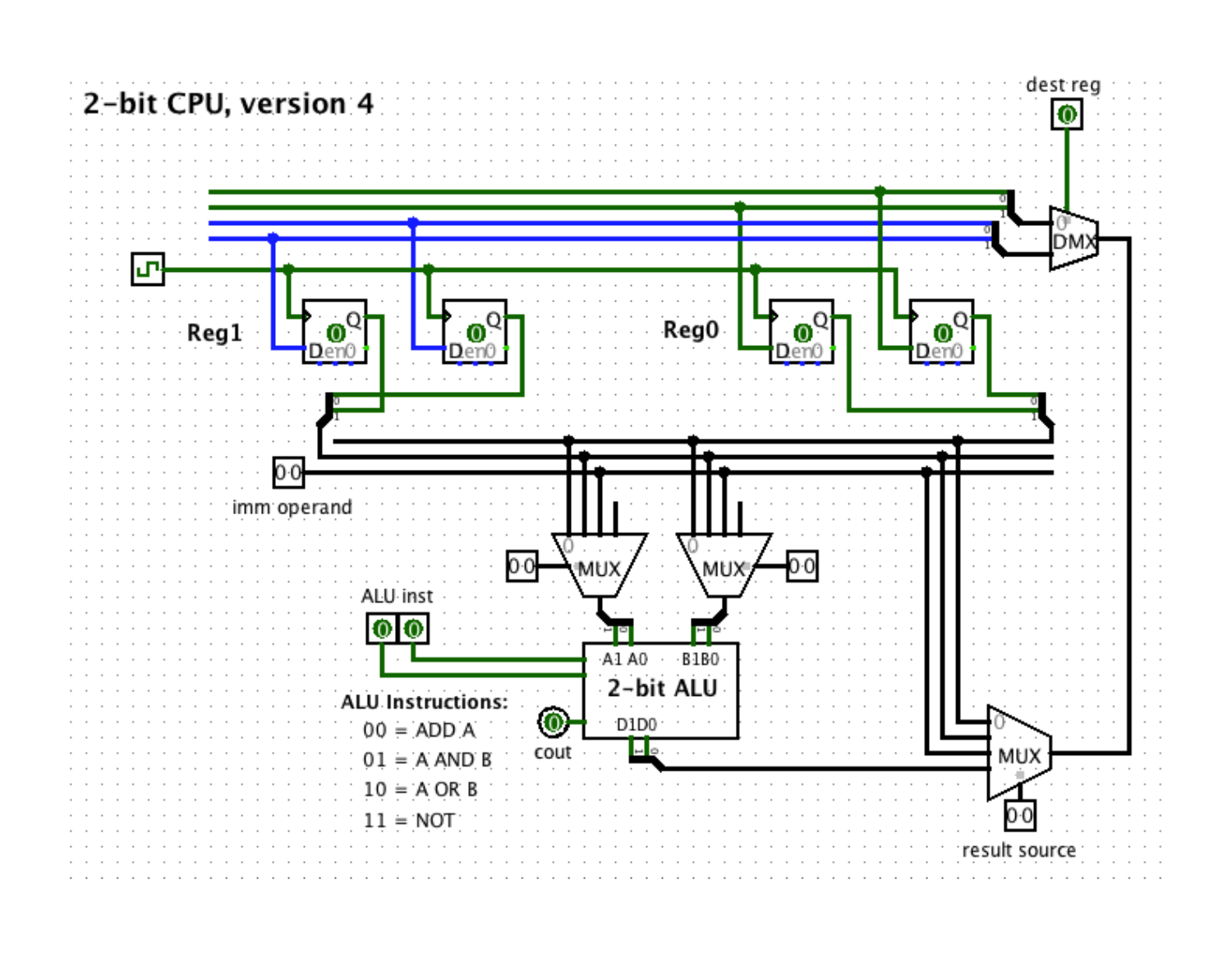**Consolidate controls to a "control bus"**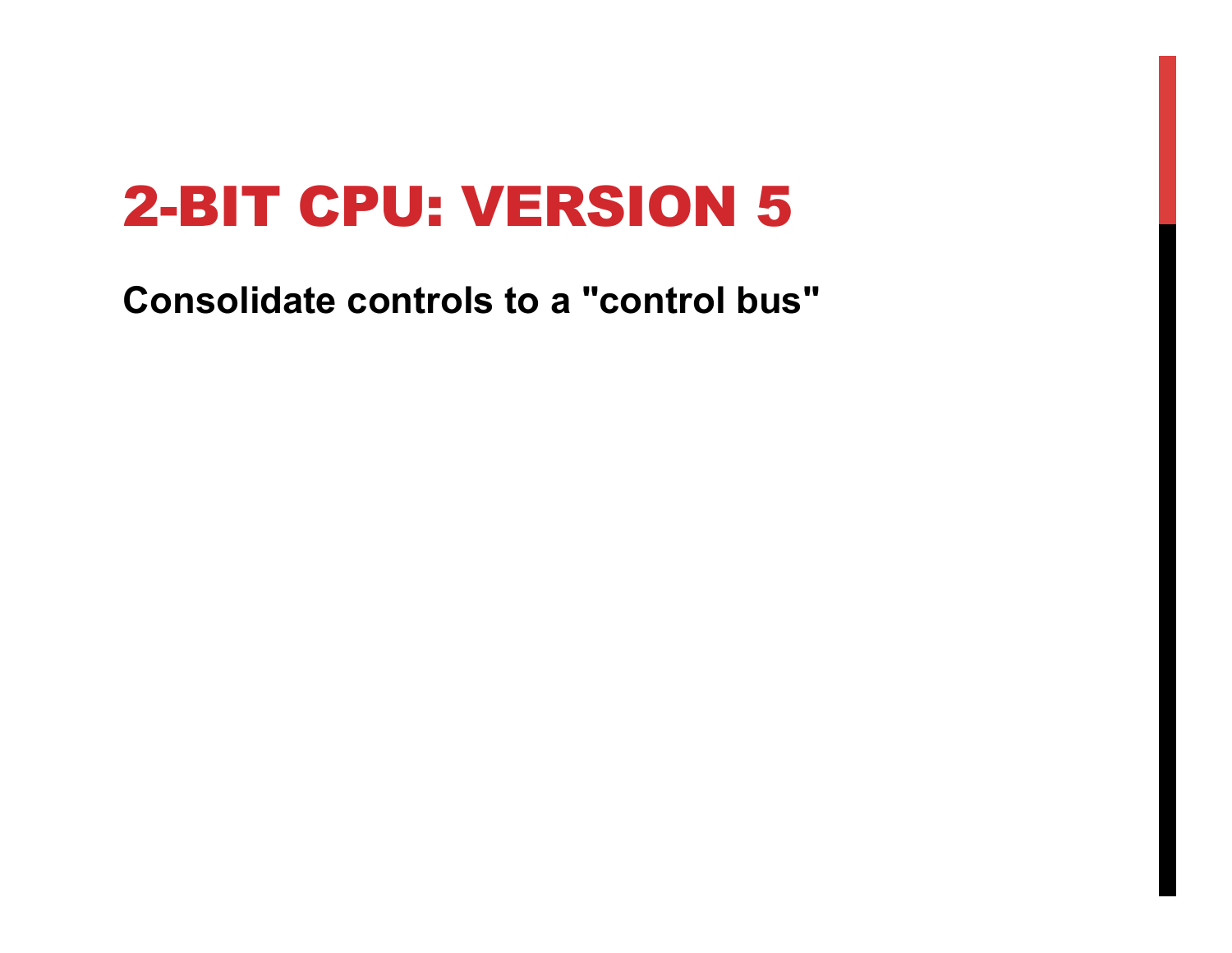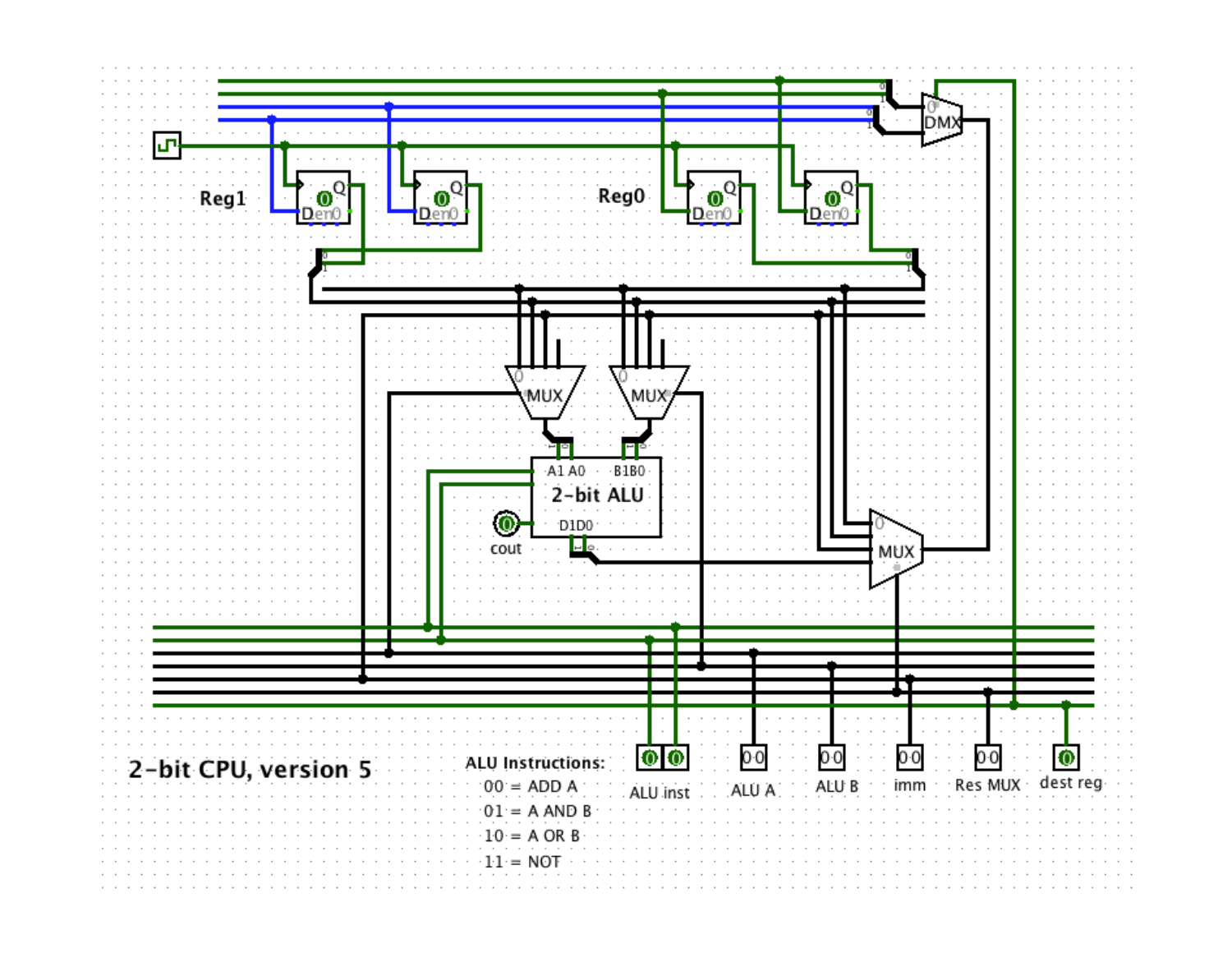#### **Use 8-bit "instruction code"**

| $-17$ | 16 15 14 |  | 13 12 11 | 10 |
|-------|----------|--|----------|----|
|       |          |  |          |    |

- **i7: 0 if ALU instruction, 1 otherwise**
- **i6 i5: ALU instruction**
- **i4: operand 1 register (Reg 0 or Reg 1)**
- **i3 i2 i1: 0rx = operand 2 is Reg r 1xy = immediate operand xy**
- **i0: destination register**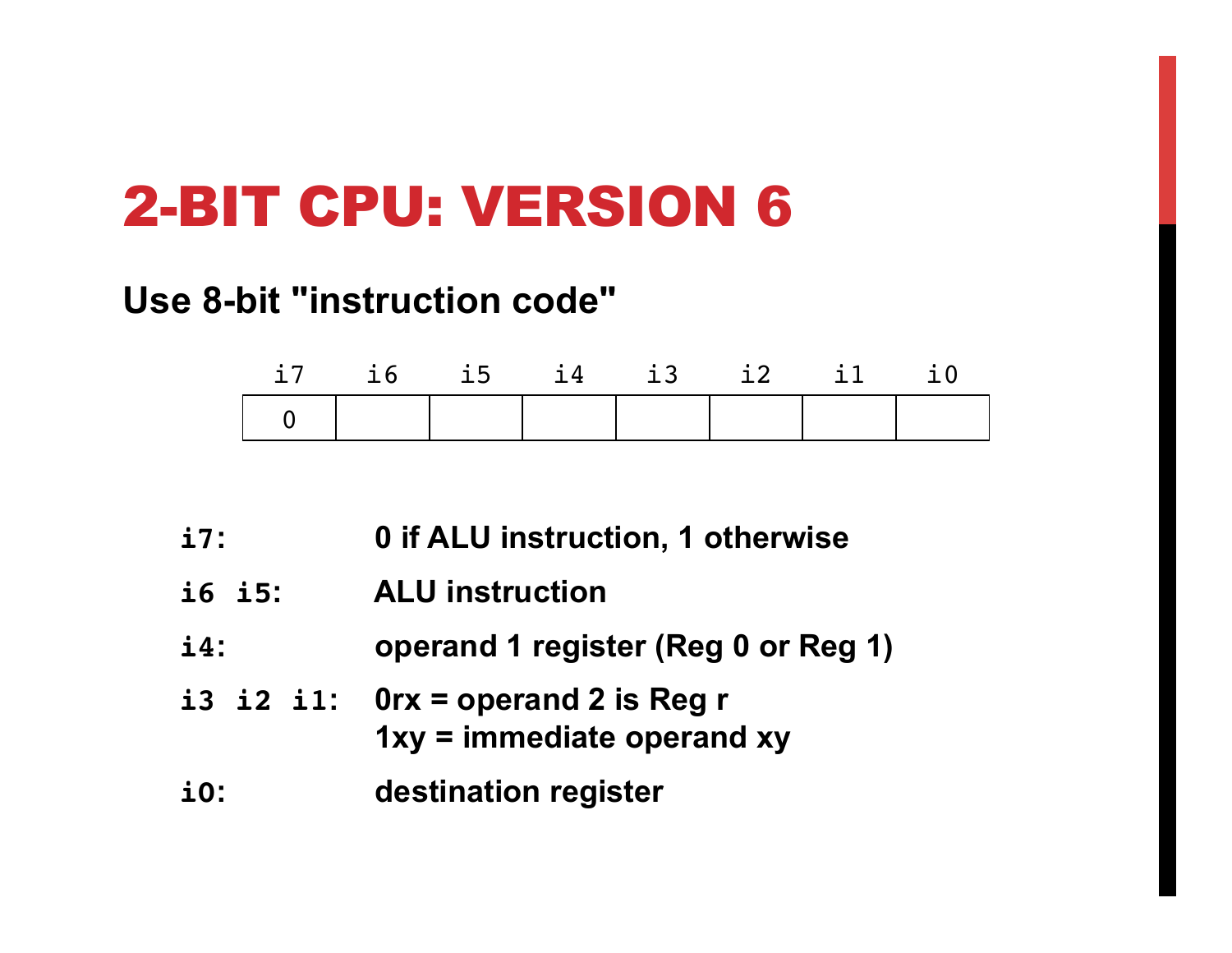#### **Use 8-bit "instruction code"**

|                     | i5 i4                                                | $-13$ 12 |  | 10 I |
|---------------------|------------------------------------------------------|----------|--|------|
| $1 \quad 1 \quad 0$ | $\begin{array}{ccccccc}\n1 & 0 & 0 & 0\n\end{array}$ |          |  |      |

| $i7$ :     |  | 0 if ALU instruction, 1 otherwise                                           |
|------------|--|-----------------------------------------------------------------------------|
|            |  | i6 i5 i4: $000 =$ move, others not implemented                              |
|            |  | i3 i2 i1: $0rx = source$ operand is Reg r<br>$1xy =$ immediate operand $xy$ |
| $\bf i0$ : |  | destination register                                                        |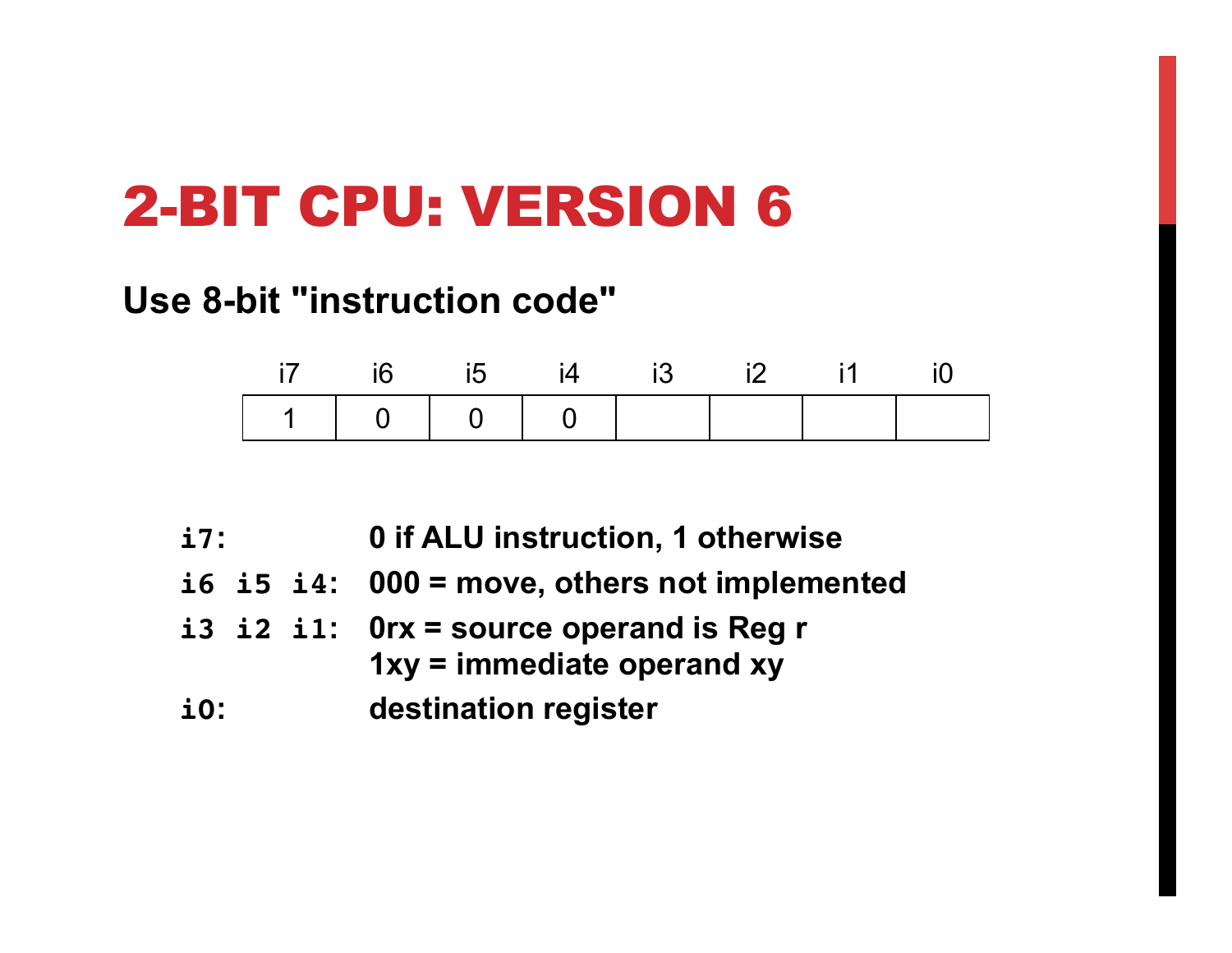#### **INSTRUCTION DECODER**

| <b>MUX for ALU port B</b>                      | $\dot{1}3$       | i2               | i1               | B1             | B <sub>0</sub>   |       |
|------------------------------------------------|------------------|------------------|------------------|----------------|------------------|-------|
|                                                | $\boldsymbol{0}$ | $\mathbf 0$      | $\boldsymbol{0}$ | $\overline{0}$ | $\boldsymbol{0}$ |       |
| $B1 = i3$                                      | $\overline{0}$   | $\overline{0}$   | $\mathbf{1}$     | $\overline{0}$ | $\boldsymbol{0}$ | Reg 0 |
|                                                | $\overline{0}$   | $\mathbf{1}$     | $\overline{0}$   | $\overline{0}$ | 1                |       |
| $+$ i3 i2 i1<br>$= i3$ i2 i1<br>B <sub>0</sub> | $\overline{0}$   | $\mathbf 1$      | $\mathbf{1}$     | $\overline{0}$ | 1                | Reg 1 |
| $= i3$ i2                                      | $\mathbf{1}$     | $\boldsymbol{0}$ | $\boldsymbol{0}$ | $\mathbf{1}$   | $\boldsymbol{0}$ |       |
|                                                | $\mathbf{1}$     | $\overline{0}$   | $\mathbf{1}$     | $\mathbf 1$    | $\overline{0}$   |       |
|                                                | $\mathbf{1}$     | $\mathbf 1$      | $\overline{0}$   | $\mathbf{1}$   | $\boldsymbol{0}$ | Imm   |
|                                                |                  |                  | 1                | 1              | $\Omega$         |       |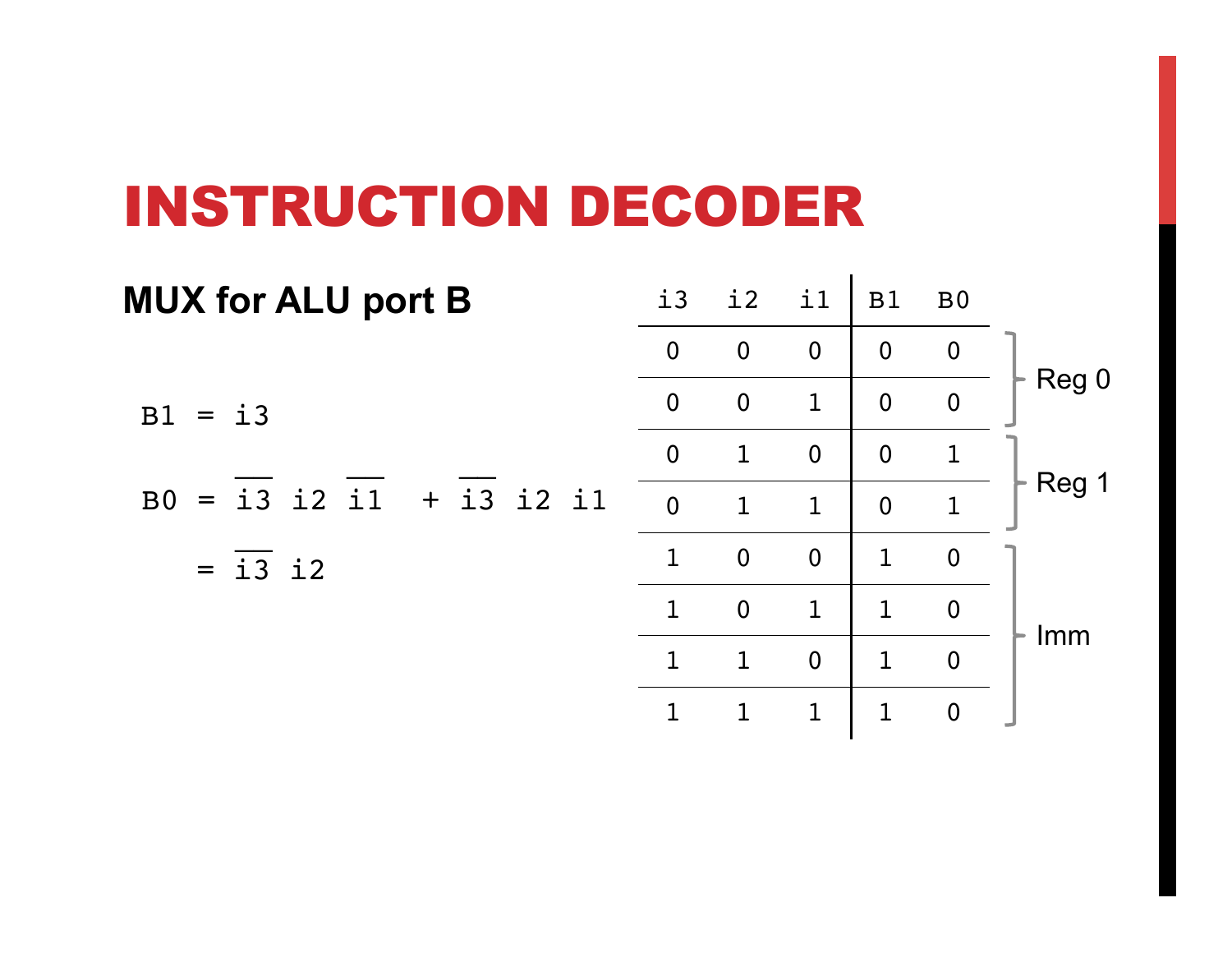#### INSTRUCTION DECODER

|  |                |                   | <b>Result MUX control</b> |  |
|--|----------------|-------------------|---------------------------|--|
|  | $M1 = i7 + i3$ |                   |                           |  |
|  |                | $MO = i7 + i3 i2$ |                           |  |

|            | MO           | M1           | i1           | i2               | $\frac{13}{1}$ | i7           |
|------------|--------------|--------------|--------------|------------------|----------------|--------------|
|            | $\mathbf{1}$ | $\mathbf{1}$ | $\pmb{0}$    | $\pmb{0}$        | $\pmb{0}$      | $\pmb{0}$    |
|            | $\mathbf 1$  | $\mathbf 1$  | $\mathbf 1$  | $\pmb{0}$        | $\pmb{0}$      | $\pmb{0}$    |
|            | $\mathbf 1$  | $\mathbf 1$  | $\pmb{0}$    | $\mathbf{1}$     | $\pmb{0}$      | $\pmb{0}$    |
| <b>ALU</b> | $\mathbf{1}$ | $\mathbf{1}$ | $\mathbf{1}$ | $\overline{1}$   | $\mathbf 0$    | $\pmb{0}$    |
|            | $\mathbf 1$  | $\mathbf 1$  | $\pmb{0}$    | $\boldsymbol{0}$ | $\mathbf 1$    | $\pmb{0}$    |
|            | $\mathbf{1}$ | $\mathbf{1}$ | $\mathbf{1}$ | $\pmb{0}$        | $\mathbf 1$    | $\pmb{0}$    |
|            | $\mathbf 1$  | $\mathbf 1$  | $\pmb{0}$    | $\mathbf{1}$     | $\mathbf 1$    | $\pmb{0}$    |
|            | $\mathbf 1$  | $\mathbf 1$  | $\mathbf 1$  | $\mathbf 1$      | $\mathbf 1$    | $\pmb{0}$    |
|            | $\pmb{0}$    | 0            | $\pmb{0}$    | $\pmb{0}$        | $\pmb{0}$      | $\mathbf 1$  |
| Reg0       | $\pmb{0}$    | 0            | $\mathbf 1$  | $\boldsymbol{0}$ | $\pmb{0}$      | $\mathbf 1$  |
|            | $\mathbf 1$  | 0            | $\pmb{0}$    | $\mathbf{1}$     | $\pmb{0}$      | $\mathbf{1}$ |
| Reg1       | $\mathbf{1}$ | 0            | $\mathbf 1$  | $\mathbf{1}$     | $\pmb{0}$      | $\mathbf{1}$ |
|            | $\pmb{0}$    | $\mathbf{1}$ | $\pmb{0}$    | $\pmb{0}$        | $\mathbf{1}$   | $\mathbf 1$  |
| Imm        | $\pmb{0}$    | $\mathbf 1$  | $\mathbf{1}$ | $\pmb{0}$        | $\mathbf{1}$   | $\mathbf{1}$ |
|            | $\pmb{0}$    | $\mathbf 1$  | 0            | $\mathbf{1}$     | $\mathbf{1}$   | $\mathbf{1}$ |
|            | $\pmb{0}$    | $\mathbf{1}$ | $\mathbf 1$  | $\mathbf{1}$     | $\mathbf{1}$   | $\mathbf 1$  |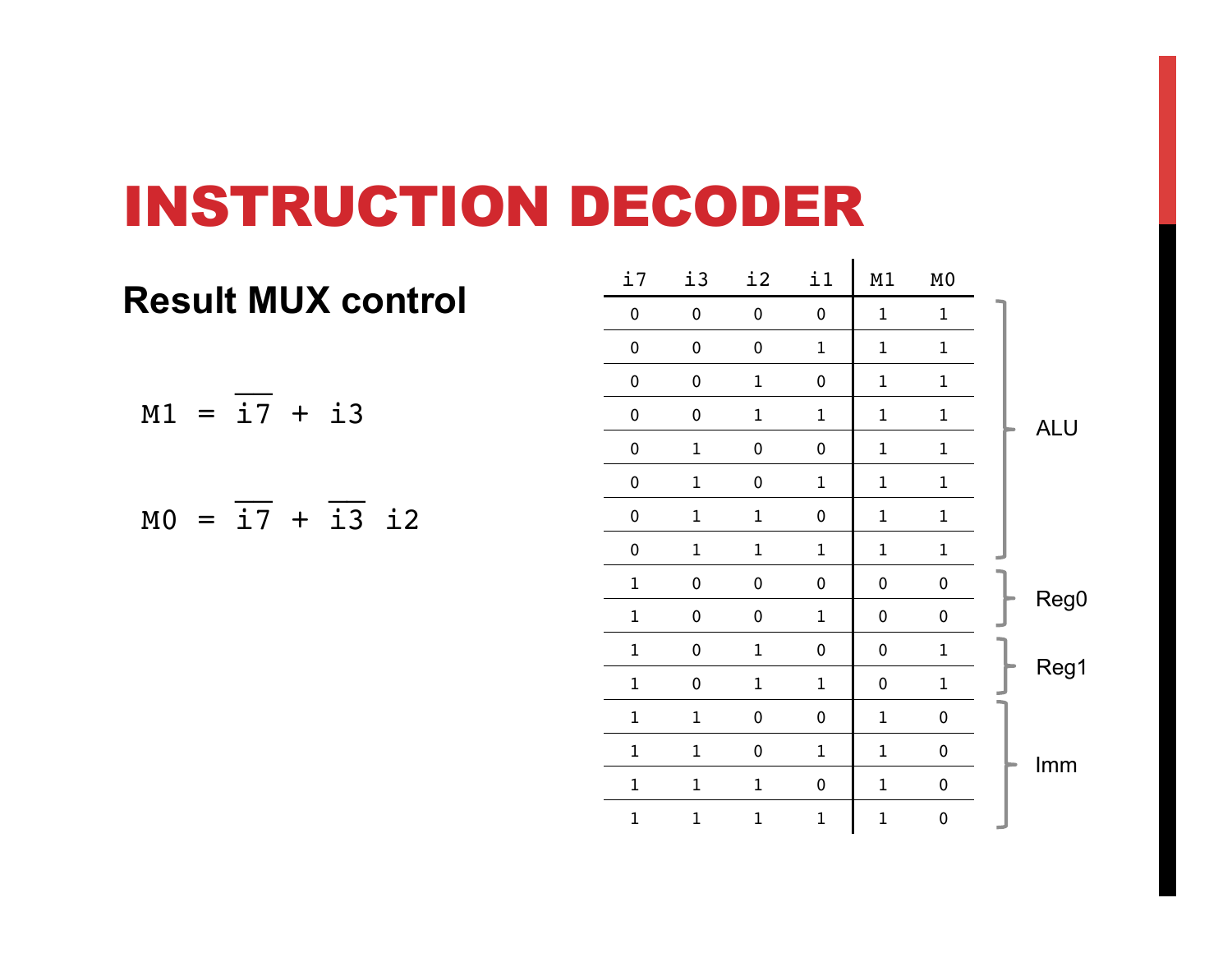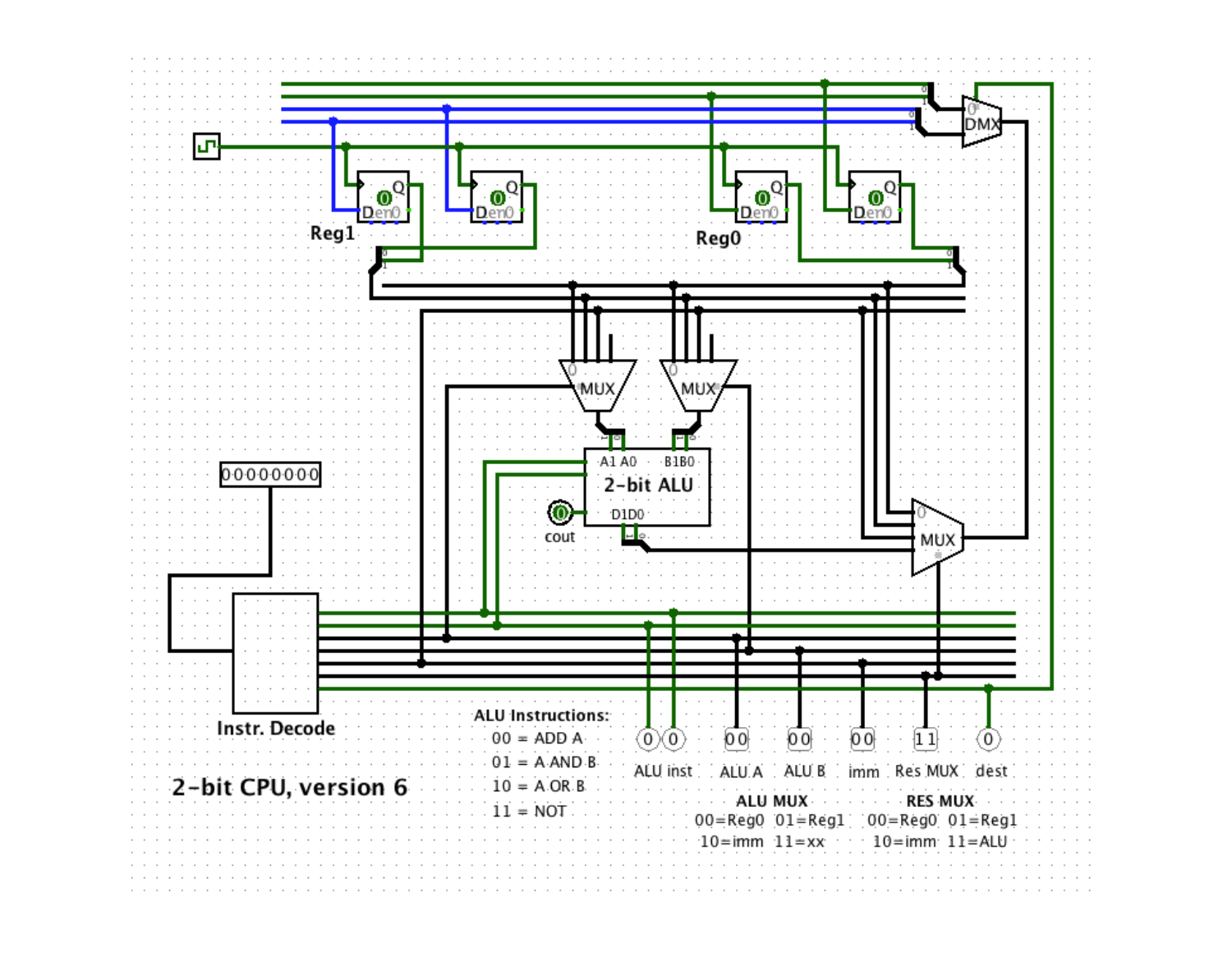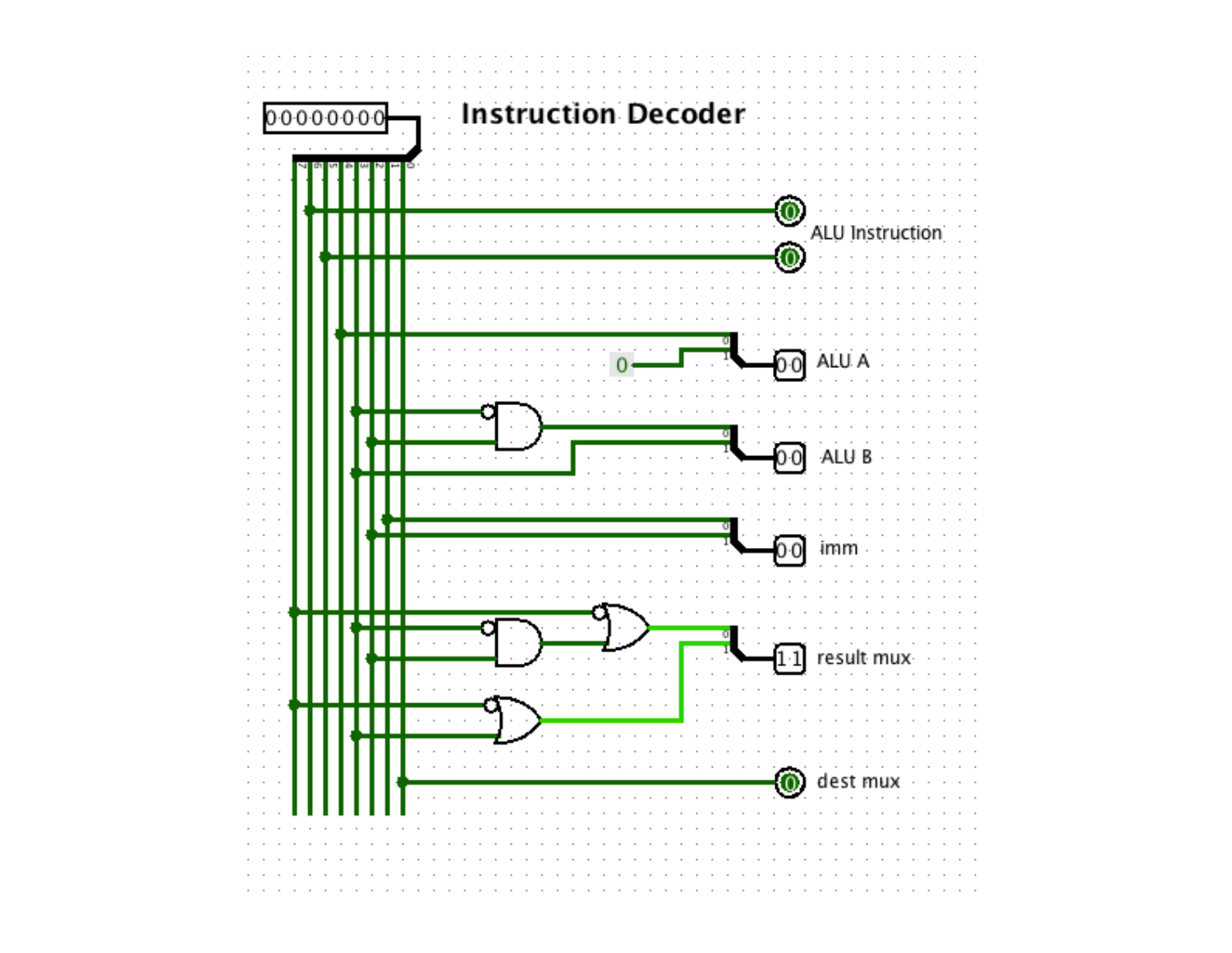**Added Program ROM which can store up to 16 instructions.**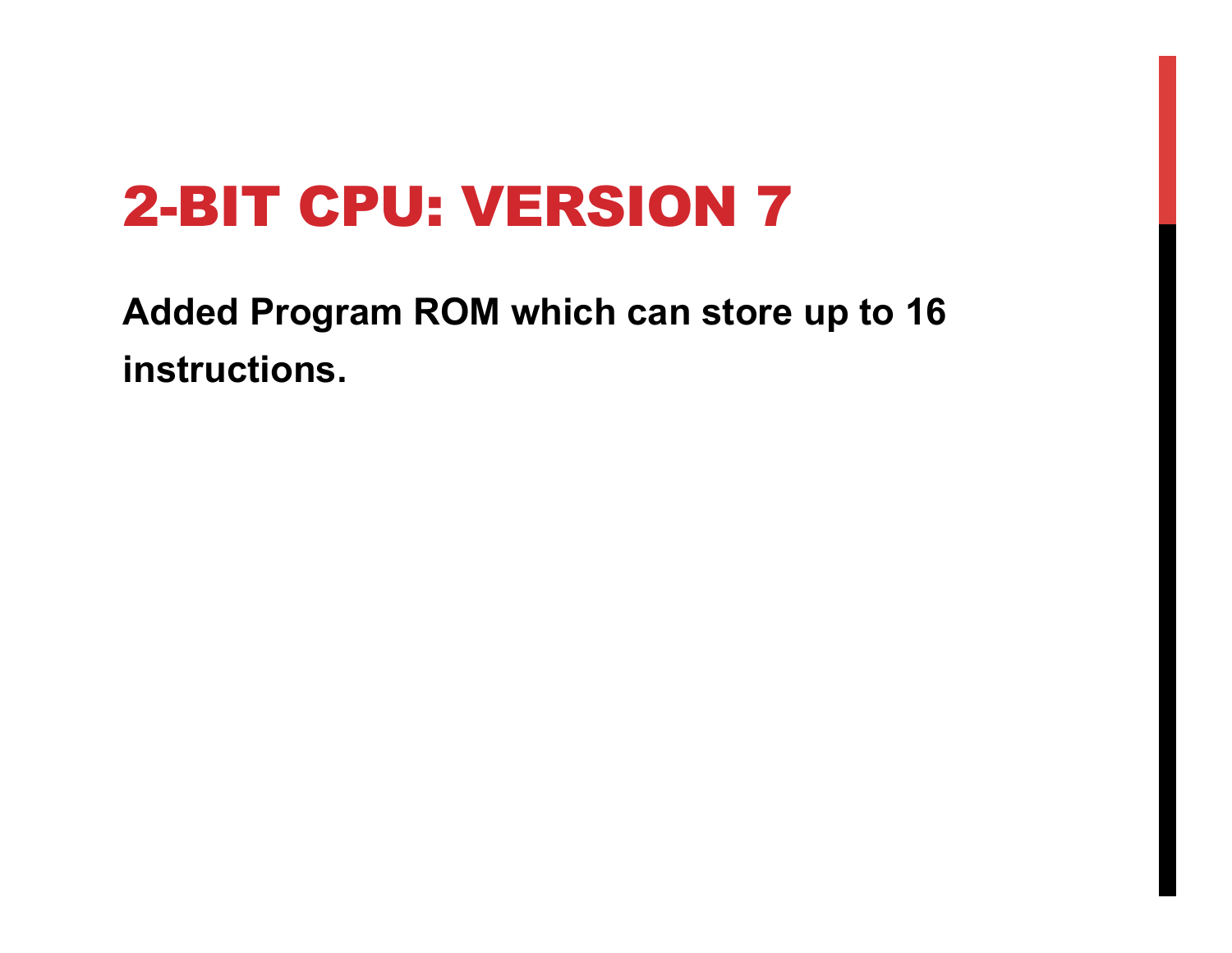|                | $\mathbb{R}^{\overline{\mathbb{Z}}^d}$<br>000<br>$\Box$ assembler.xlsx |                       |                 |                |          |                 |    |          |        |            |                          |
|----------------|------------------------------------------------------------------------|-----------------------|-----------------|----------------|----------|-----------------|----|----------|--------|------------|--------------------------|
|                | A Home                                                                 | Layout                | <b>Tables</b>   | Charts         | SmartArt | <b>Formulas</b> |    | Data     | Review |            | 森。<br>$\checkmark$       |
|                | P19                                                                    | ÷<br>ଊ                | e<br>f x<br>O   |                |          |                 |    |          |        |            | $\overline{\phantom{a}}$ |
| $\sim$         | A                                                                      | B                     | c               | D              | E        | F               | G  | н        | п      |            | к<br>$\qquad \qquad =$   |
| 1              | <b>Instruction</b>                                                     | op1                   | op <sub>2</sub> | result         | i7       | i6 i5           | i4 | i3 i2 i1 | i0     | <b>DEC</b> | <b>HEX</b>               |
| 2              | <b>MOV</b>                                                             |                       | 1               | R1             | 1        | 0               | 0  | 5        | 1      | 139        | 8B                       |
| 3              | <b>MOV</b>                                                             |                       | 2               | R <sub>0</sub> | 1        | 0               | 0  | 6        | 0      | 140        | 8C                       |
| 4              | <b>ADD</b>                                                             | <b>RO</b>             | R1              | <b>R1</b>      | 0        | 0               | 0  | 2        | 1      | 5          | 5                        |
| 5              | <b>AND</b>                                                             | R0                    | R1              | R1             | 0        | 1               | 0  | 2        | 1      | 37         | 25                       |
| 6              | <b>NOT</b>                                                             | R1                    |                 | RO             | 0        | 3               | 1  | 4        | 0      | 120        | 78                       |
| $\overline{7}$ | <b>ADD</b>                                                             | <b>RO</b>             | RO              | R <sub>0</sub> | 0        | 0               | 0  | 0        | 0      | 0          | 0                        |
| 8              | ADD                                                                    | RO                    | RO              | RO             | 0        | 0               | 0  | 0        | 0      | 0          | 0                        |
| 9              | <b>ADD</b>                                                             | R0                    | R0              | RO             | 0        | 0               | 0  | 0        | 0      | 0          | 0                        |
| 10             | <b>ADD</b>                                                             | <b>RO</b>             | <b>RO</b>       | RO             | 0        | 0               | 0  | 0        | 0      | 0          | 0                        |
| 11             | <b>ADD</b>                                                             | R <sub>0</sub>        | R <sub>0</sub>  | R <sub>0</sub> | 0        | 0               | 0  | 0        | 0      | 0          | 0                        |
| 12             | <b>ADD</b>                                                             | RO                    | RO              | RO             | 0        | 0               | 0  | 0        | 0      | 0          | 0                        |
| 13             | <b>ADD</b>                                                             | <b>RO</b>             | <b>RO</b>       | R <sub>0</sub> | 0        | 0               | 0  | 0        | 0      | 0          | 0                        |
| 14             | <b>ADD</b>                                                             | <b>RO</b>             | RO              | <b>RO</b>      | 0        | 0               | 0  | 0        | 0      | 0          | 0                        |
| 15             | <b>ADD</b>                                                             | R0                    | RO              | R0             | 0        | 0               | 0  | 0        | 0      | 0          | 0                        |
| 16             | <b>ADD</b>                                                             | R <sub>0</sub>        | RO              | RO             | 0        | 0               | 0  | 0        | 0      | 0          | 0                        |
| 17             | <b>ADD</b>                                                             | <b>RO</b>             | RO              | RO             | 0        | 0               | 0  | 0        | 0      | 0          | 0                        |
|                | $-14 - 4 - 3 - 3 - 1 - 1$                                              | $+$<br>Sheet1 $\sqrt$ |                 |                |          | ю               |    |          |        |            | $   \cdot   _A$          |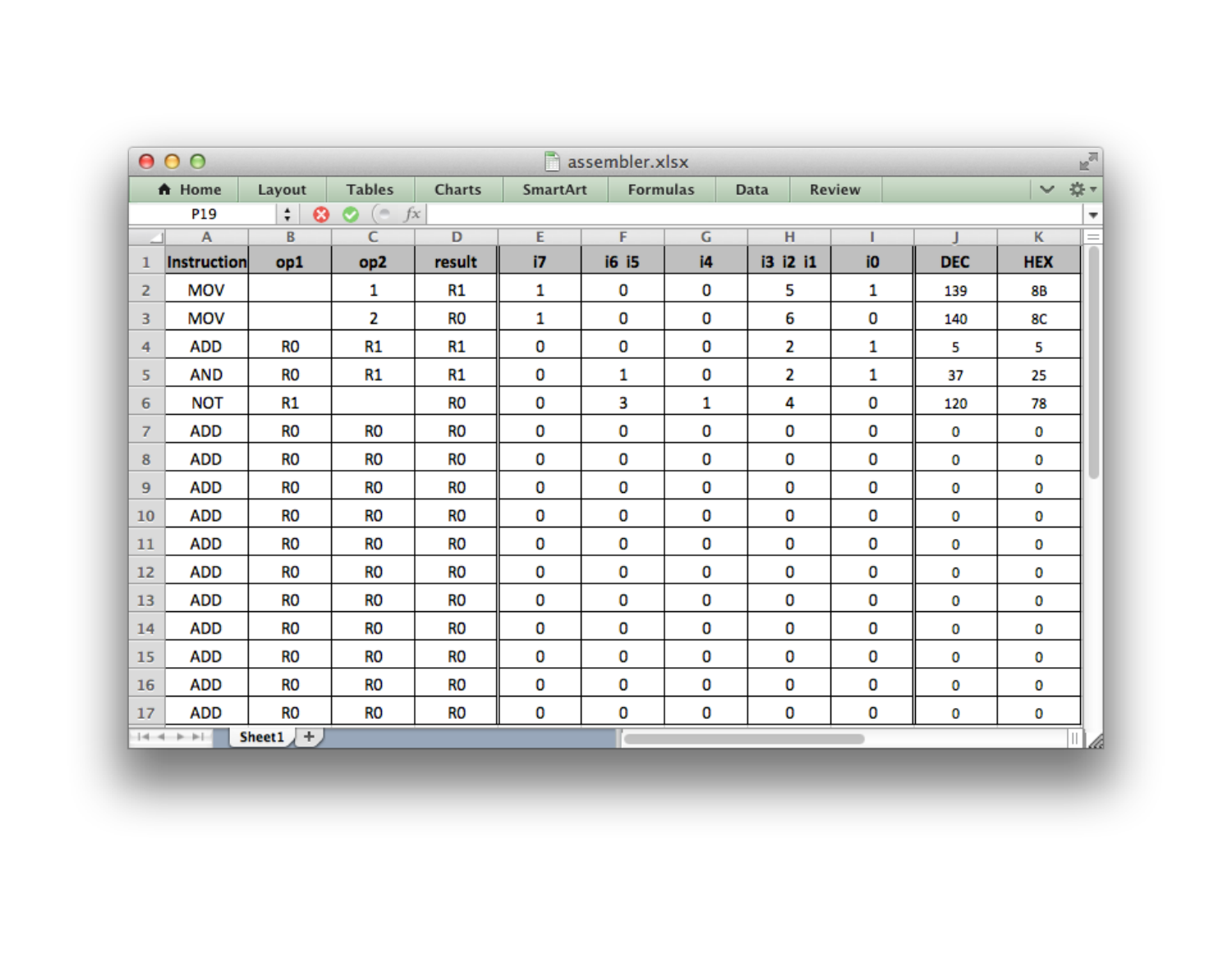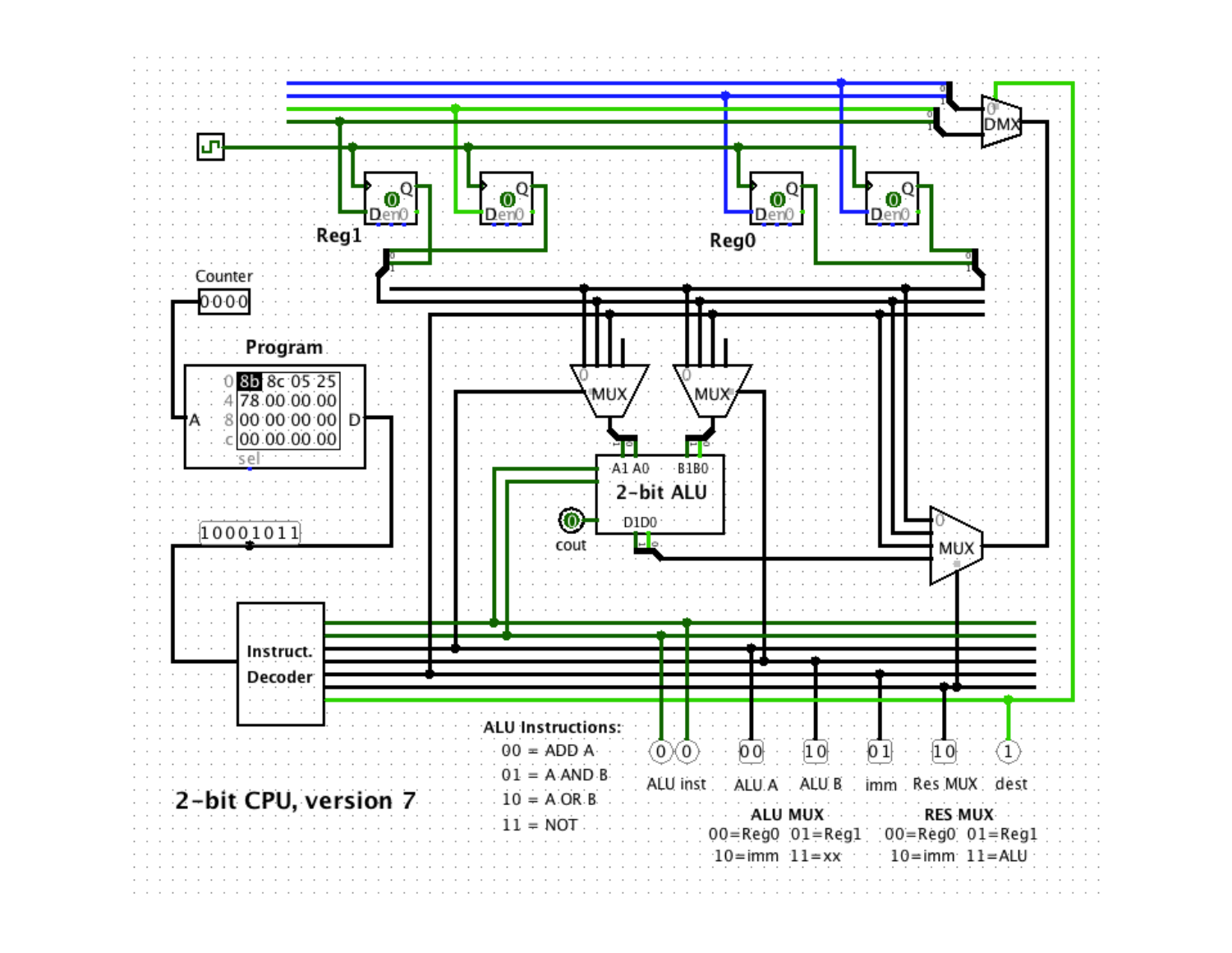**Added 4-bit counter which automatically advances Program ROM to next instruction.**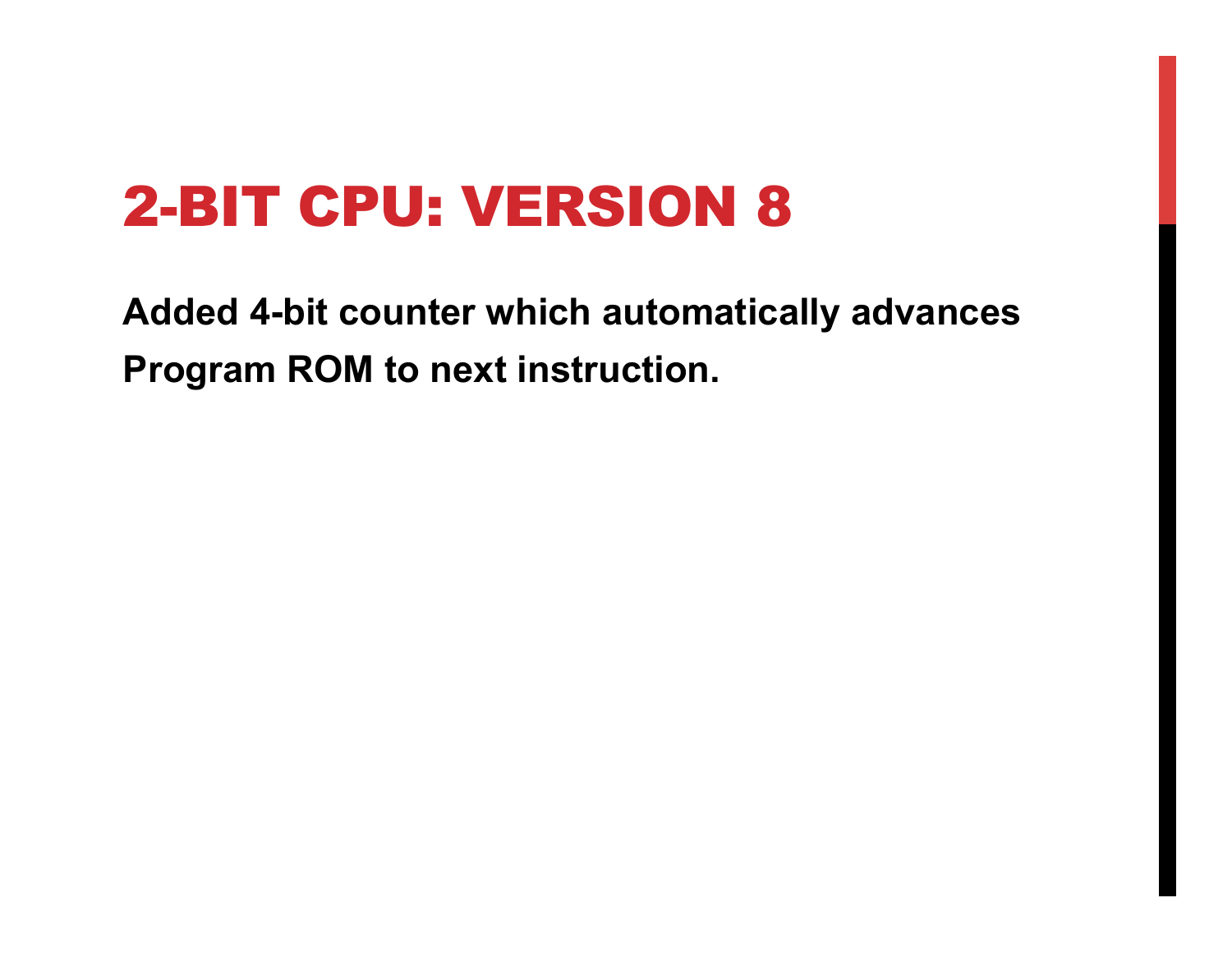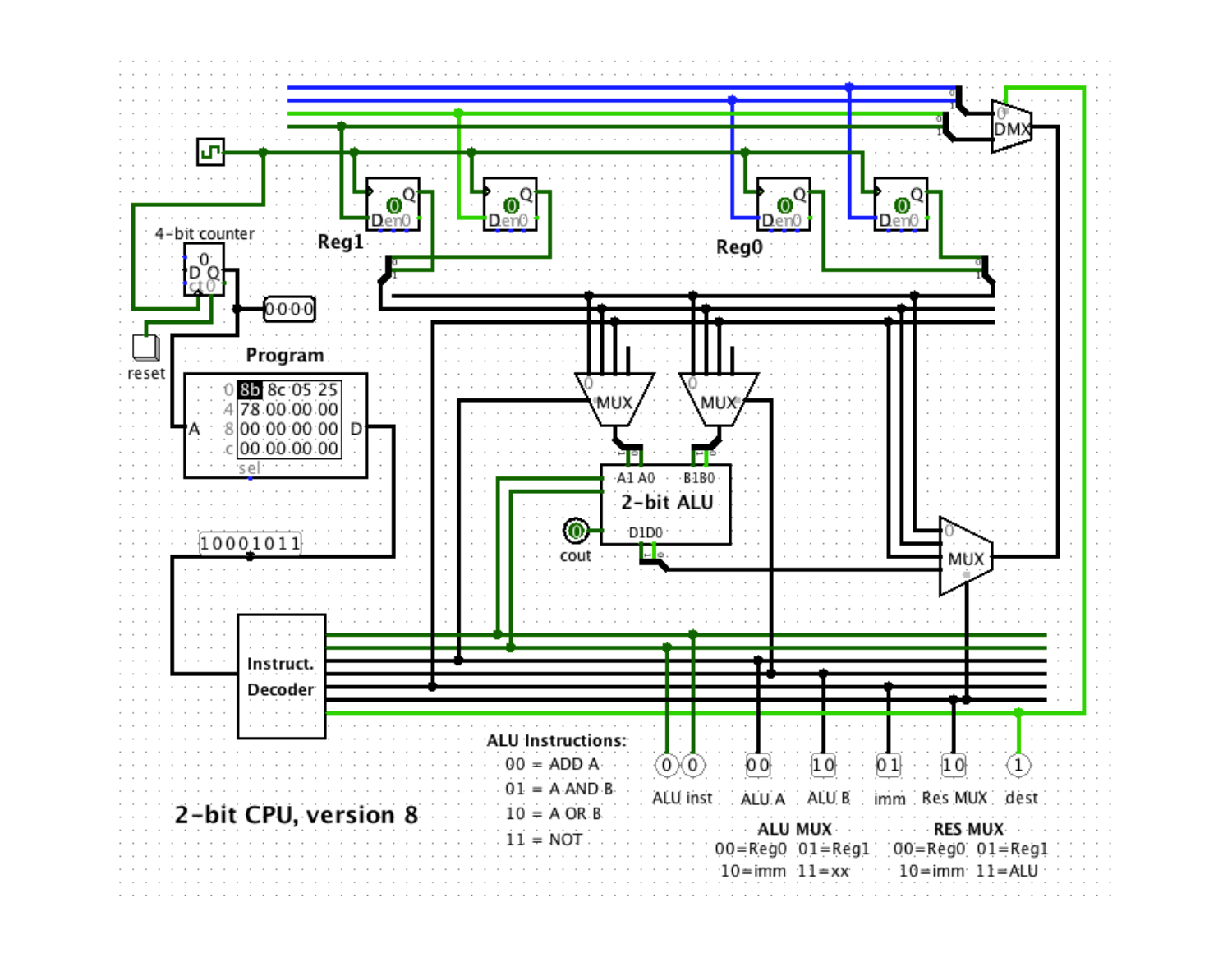**Implement 4-bit counter from scratch.**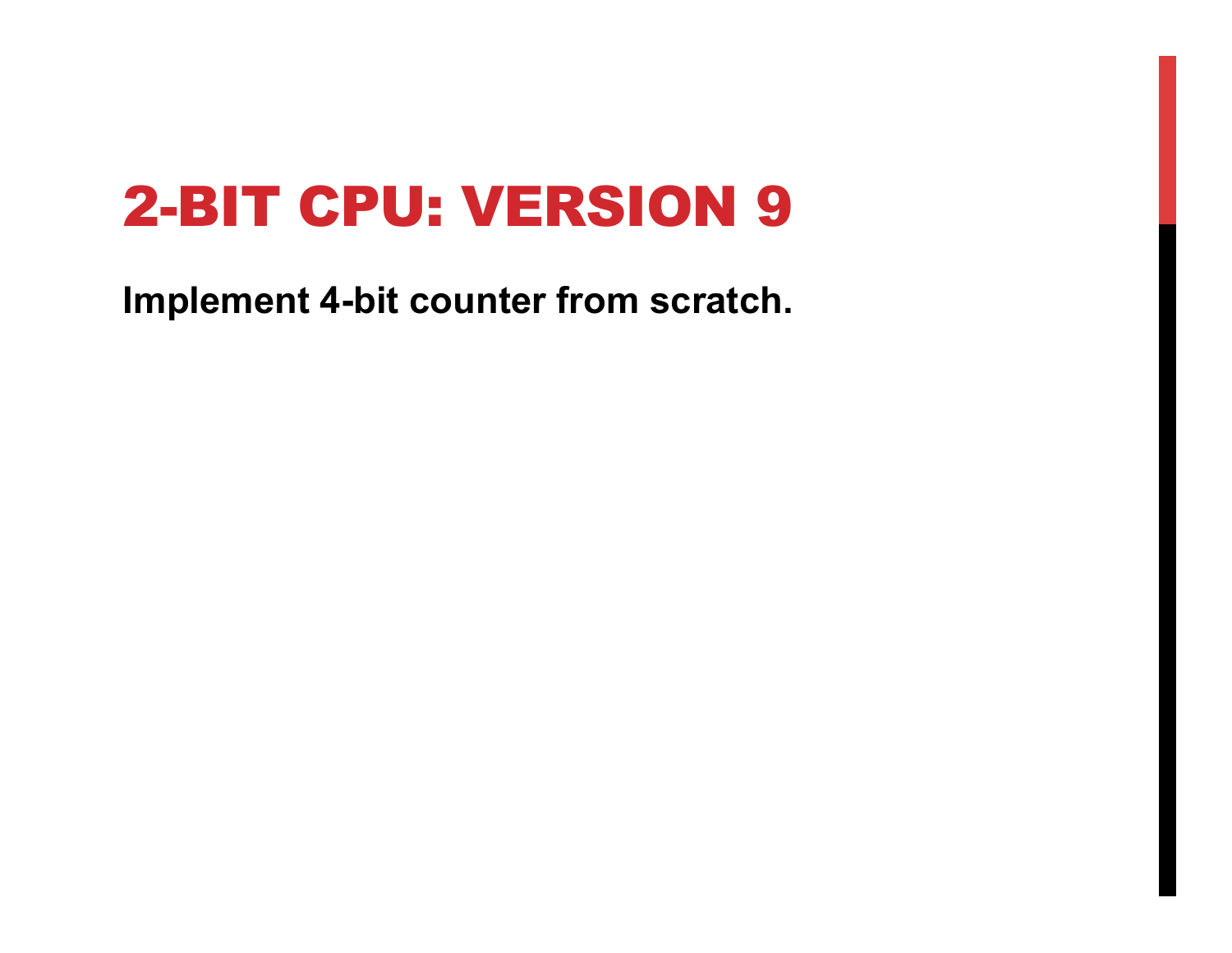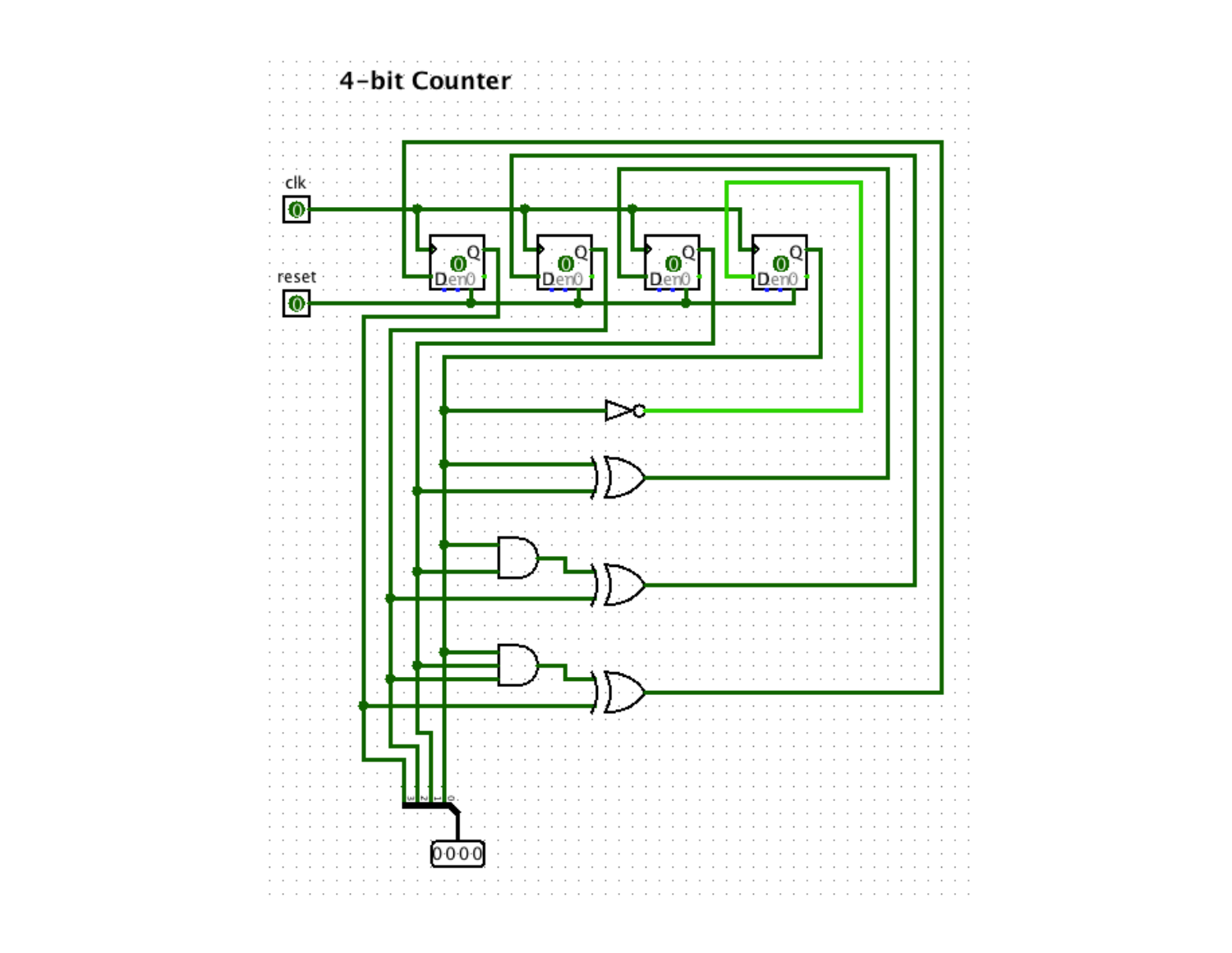**Implement Program ROM from scratch.**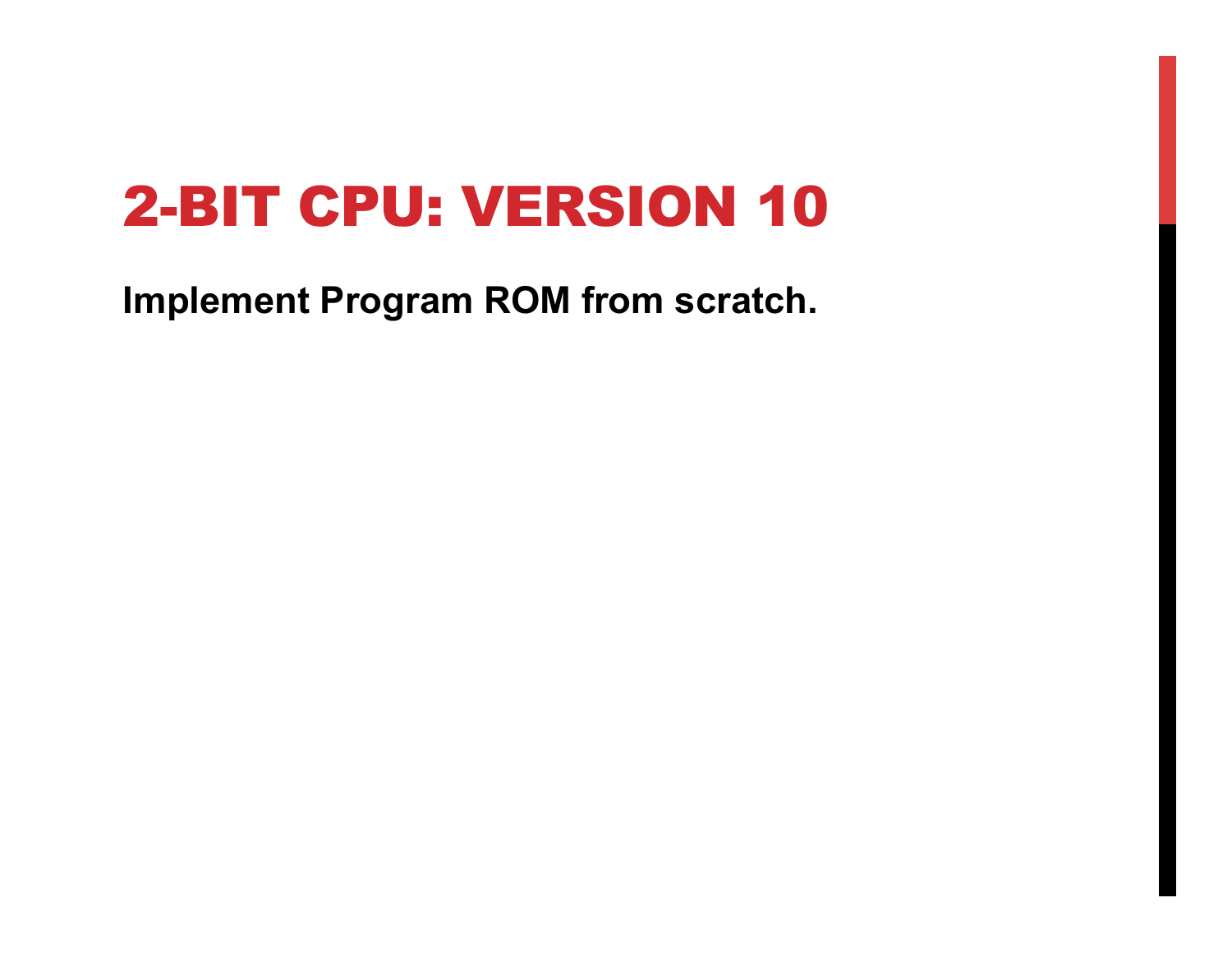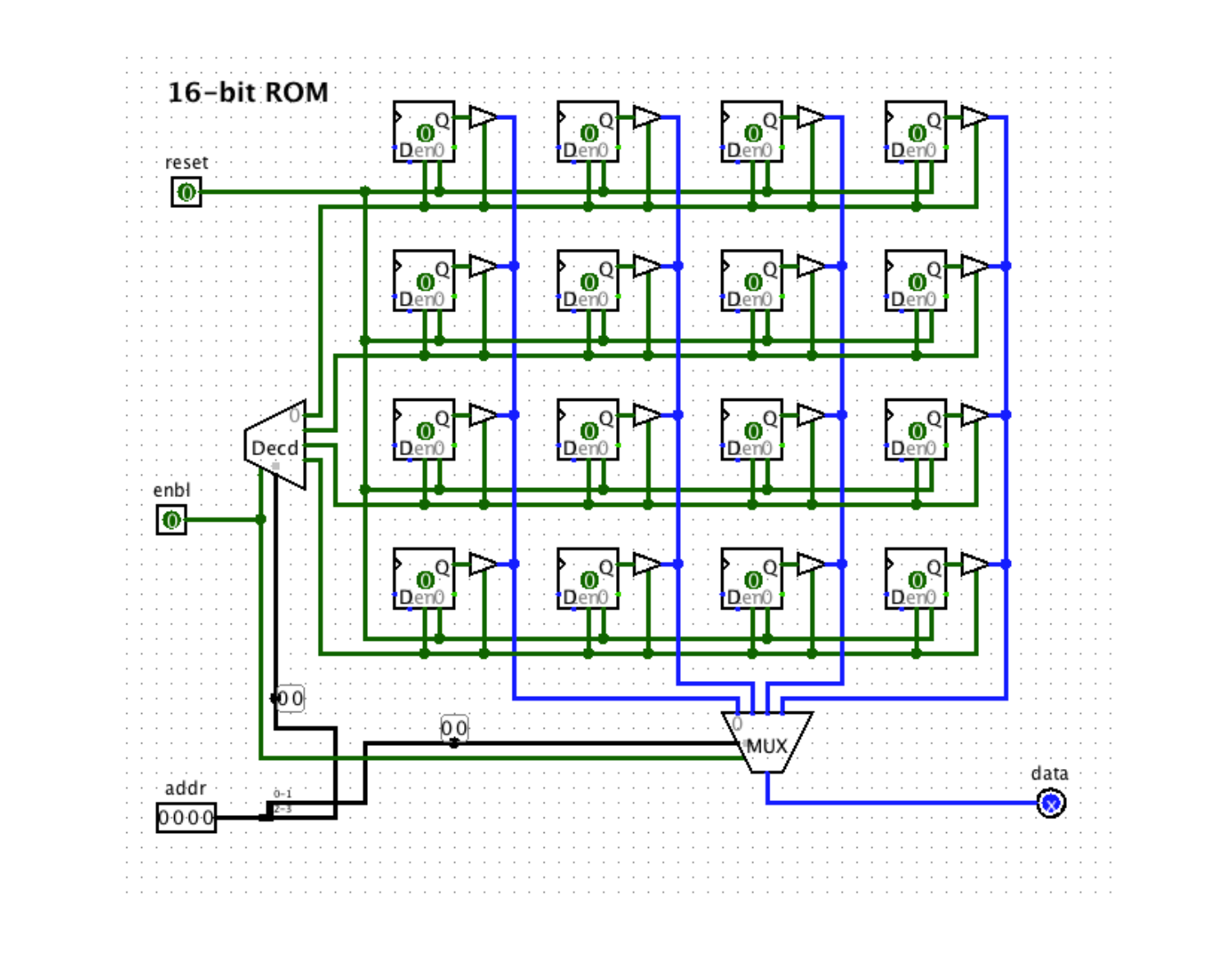